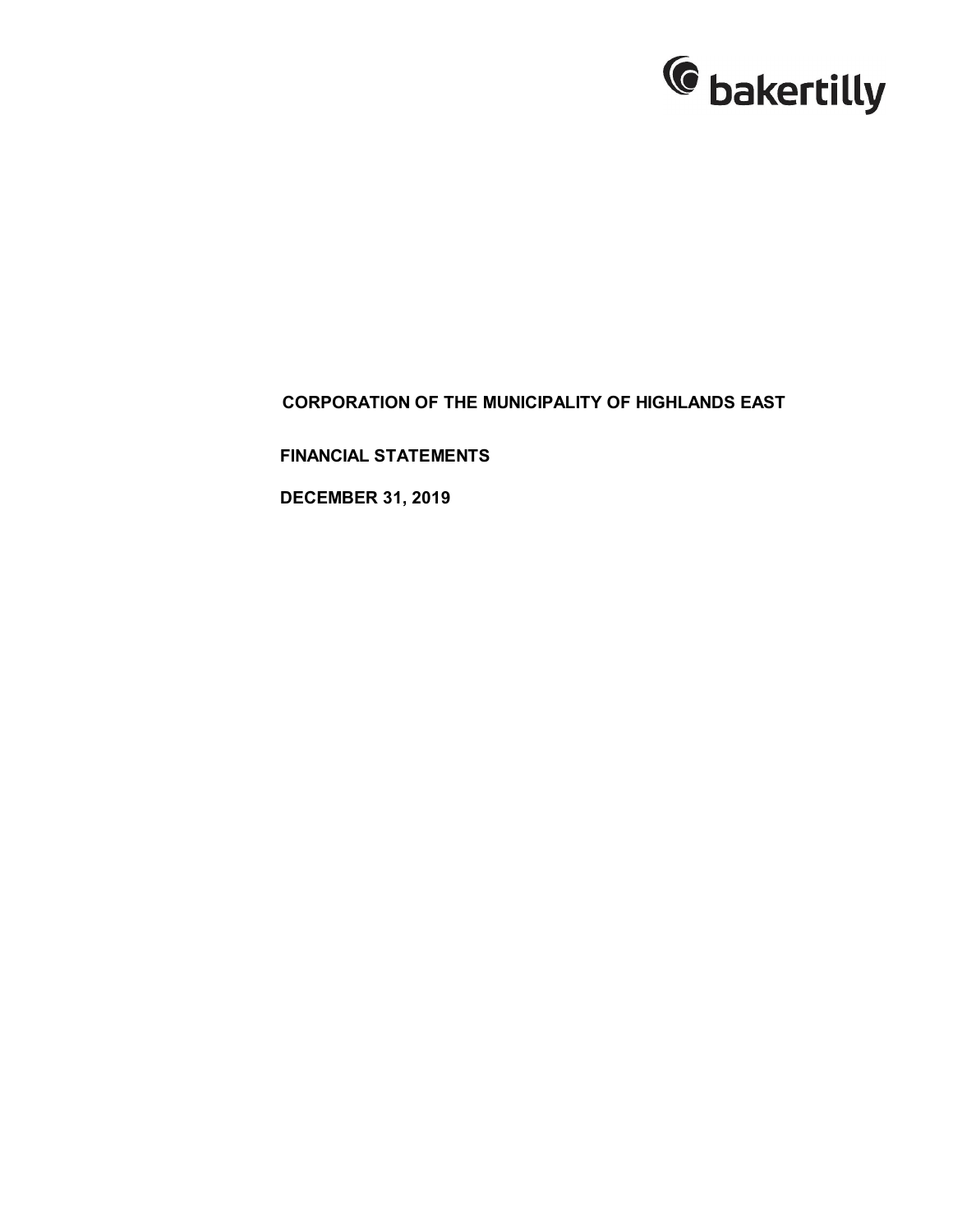

## **FINANCIAL STATEMENTS**

**DECEMBER 31, 2019**

## **TABLE OF CONTENTS**

Page Number

#### **MANAGEMENT REPORT**

#### **INDEPENDENT AUDITOR'S REPORT**

#### **FINANCIAL STATEMENTS**

| <b>Statement of Financial Position</b>          |           |
|-------------------------------------------------|-----------|
| Statement of Operations and Accumulated Surplus | 2         |
| Statement of Change in Net Financial Assets     | 3         |
| <b>Statement of Cash Flows</b>                  | 4         |
| Notes to the Financial Statements               | 5 - 14    |
| Schedule of Tangible Capital Assets             | 15        |
| <b>Schedules of Segment Disclosure</b>          | $16 - 17$ |
| <b>TRUST FUNDS</b>                              |           |
| Independent Auditor's Report                    | 18        |
| <b>Statement of Financial Position</b>          | 20        |
| <b>Statement of Continuity</b>                  | 21        |
| Notes to the Financial Statements               | $22 - 23$ |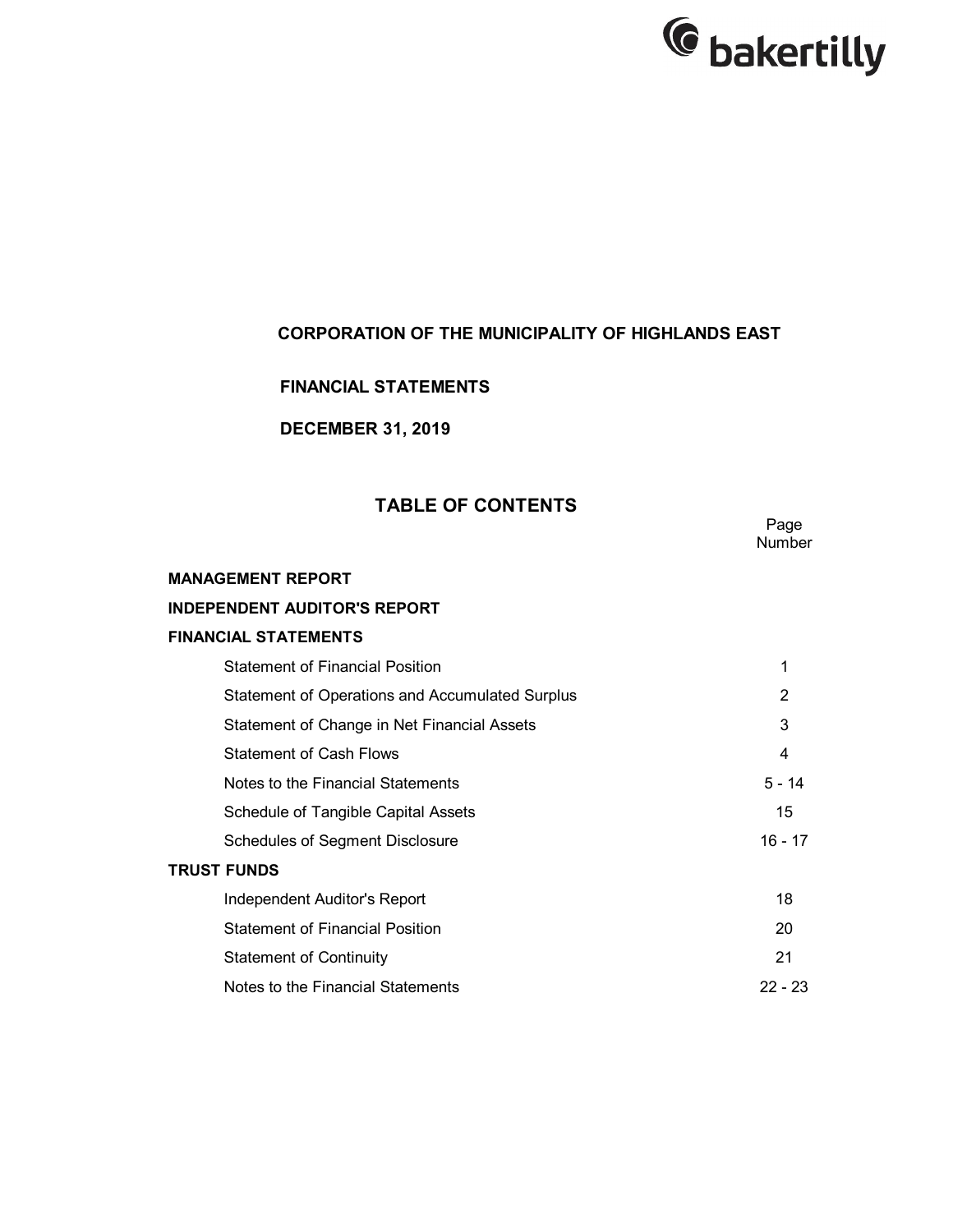

**Dave Burton** Mavor (705) 448-2981 Ext. 425 dburton@highlandseast.ca

Shannon Hunter, CMO, AMCT, Dipl.M.M. **CAO/Treasurer** (705) 448-2981, Ext. 431 shunter@highlandseast.ca

**Brittany McCaw** Deputy CAO/Treasurer (705)448-2981, Ext. 430 bmccaw@highlandseast.ca

**Robyn Rogers** Clerk (705) 448-2981, Ext 422 rrogers@highlandseast.ca

**Bonnie Pettit, Tax Collector/ Deputy Treasurer** (705) 448-2981 Ext. 423 bpettit@highlandseast.ca

**Earl Covert, CRSI** Road Superintendent (705) 448-2934 ecovert@highlandseast.ca

**Stewart Hurd Environmental Supervisor** (613) 339-2442 shurd@highlandseast.ca

Jim Alden, Property and Arena Supervisor (705) 448-2775 jalden@highlandseast.ca

Laurie Devolin, Chief Building Official (705) 447-0051 Idevolin@highlandseast.ca

Chris Baughman, Fire Chief (705) 448-2981 Ext. 428 cbaughman@highlandseast.ca

**Wayne Galloway By-law Officer** (613) 339-2442 wgalloway@highiandseast.ca

## CORPORATION OF THE MUNICIPALITY OF HIGHLANDS EAST

For The Year Ended December 31, 2019

#### **MANAGEMENT REPORT**

The accompanying financial statements of the Corporation of the Municipality of Highlands East are the responsibility of management and have been approved by Council.

The financial statements have been prepared by management in accordance with Canadian Public Sector Accounting Standards. Financial statements are not precise since they include certain amounts based on estimates and judgements. When alternative accounting methods exist, management has chosen those it deems most appropriate in the circumstances, in order to ensure that the financial statements are presented fairly, in all material respects.

The Municipality maintains systems of internal accounting and administrative controls of high quality, consistent with reasonable cost. Such systems are designed to provide reasonable assurance that the financial information is relevant, reliable and accurate and the Municipality's assets are appropriately accounted for and adequately safeguarded.

The Municipality's Council is responsible for ensuring that management fulfills its responsibilities for financial reporting and is ultimately responsible for reviewing and approving financial statements.

Council reviews and approves the Municipality's financial statements for issuance to the members of Council, inhabitants and ratepayers of the Corporation of the Municipality of Highlands East. Council meets periodically with management, as well as the external auditor, to discuss internal controls over the financial reporting process, auditing matters and financial reporting issues, to satisfy themselves that each party is properly discharging their responsibilities and to review the financial statements and the independent auditor's report.

The financial statements have been audited by Baker Tilly KDN LLP in accordance with Canadian generally accepted auditing standards on behalf of the Municipality. Baker Tilly KDN LLP has full and free access to Council.

July 14, 2020

Mávor

**CAO/Treasurer** 

2249 Loop Road P.O. Box 295, Wilberforce, Ontario K0L 3C0 Telephone: 705-448-2981 Fax: 705-448-2532 Website: www.highlandseast.ca H.S.T. #108133430RT0001 Geographic Townships of Bicroft, Cardiff, Glamorgan and Monmouth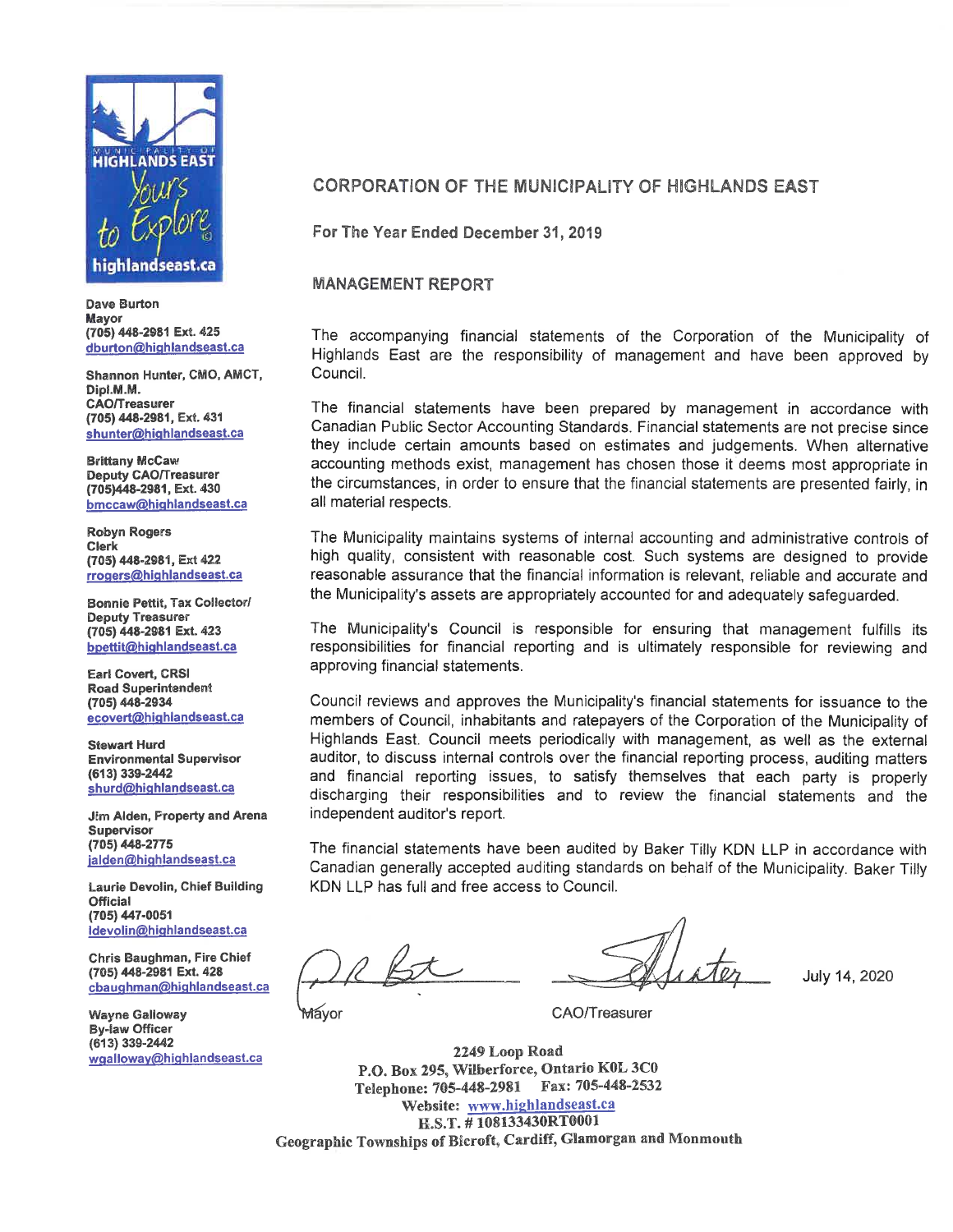

## **Baker Tilly KDN LLP**

272 Charlotte St. Peterborough, ON Canada K9J 2V4

**T: (705) 742-3418 F: (705) 742-9775**

**www.bakertilly.ca**

#### **INDEPENDENT AUDITOR'S REPORT**

#### **To the Members of Council, Inhabitants and Ratepayers of the Corporation of the Municipality of Highlands East**

#### *Opinion*

We have audited the financial statements of the Corporation of the Municipality of Highlands East (the Municipality), which comprise the statement of financial position as at December 31, 2019, the statements of operations and accumulated surplus, change in net financial assets and cash flows for the year then ended, and notes to the financial statements, including a summary of significant accounting policies.

In our opinion, the accompanying financial statements present fairly, in all material respects, the financial position of the Municipality as at December 31, 2019, and the results of its operations and its cash flows for the year then ended in accordance with Canadian Public Sector Accounting Standards.

#### *Basis for Opinion*

We conducted our audit in accordance with Canadian generally accepted auditing standards. Our responsibilities under those standards are further described in the Auditor's Responsibilities for the Audit of the Financial Statements section of our report. We are independent of the Municipality in accordance with the ethical requirements that are relevant to our audit of the financial statements in Canada, and we have fulfilled our other ethical responsibilities in accordance with these requirements. We believe that the audit evidence we have obtained is sufficient and appropriate to provide a basis for our opinion.

#### *Responsibilities of Management and Those Charged with Governance for the Financial Statements*

Management is responsible for the preparation and fair presentation of the financial statements in accordance with Canadian Public Sector Accounting Standards, and for such internal control as management determines is necessary to enable the preparation of financial statements that are free from material misstatement, whether due to fraud or error.

In preparing the financial statements, management is responsible for assessing the Municipality's ability to continue as a going concern, disclosing, as applicable, matters related to going concern and using the going concern basis of accounting unless management either intends to liquidate the Municipality or to cease operations, or has no realistic alternative but to do so.

Those charged with governance are responsible for overseeing the Municipality's financial reporting process.

#### ASSURANCE · TAX · ADVISORY

Baker Tilly KDN LLP is a member of Baker Tilly Canada Cooperative, which is a member of the global network of Baker Tilly International Limited. All members of Baker Tilly Canada Cooperative and Baker Tilly International Limited are separate and independent legal entities.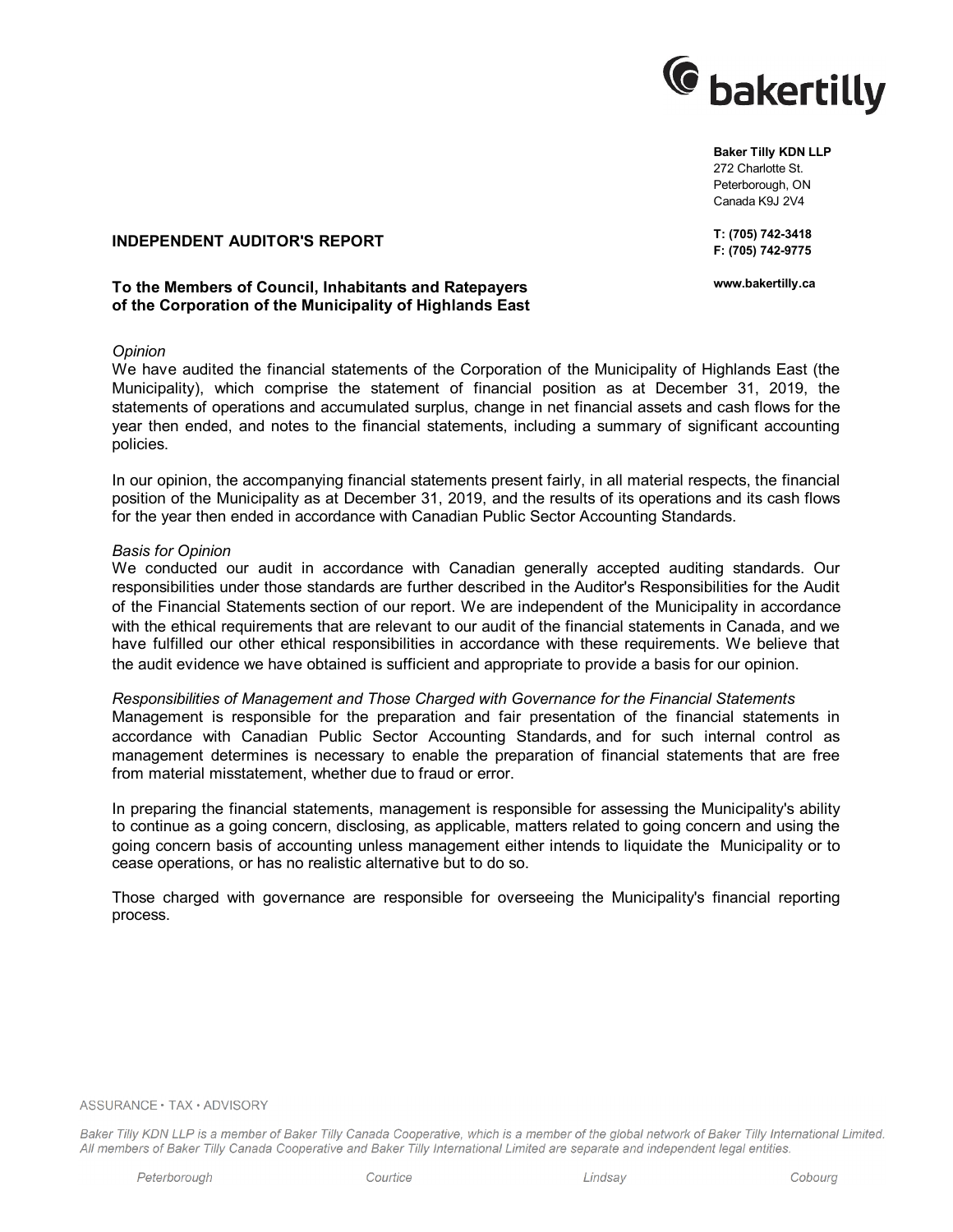

#### *Auditor's Responsibilities for the Audit of the Financial Statements*

Our objectives are to obtain reasonable assurance about whether the financial statements as a whole are free from material misstatement, whether due to fraud or error, and to issue an auditor's report that includes our opinion. Reasonable assurance is a high level of assurance, but is not a guarantee that an audit conducted in accordance with Canadian generally accepted auditing standards will always detect a material misstatement when it exists. Misstatements can arise from fraud or error and are considered material if, individually or in the aggregate, they could reasonably be expected to influence the economic decisions of users taken on the basis of these financial statements.

As part of an audit in accordance with Canadian generally accepted auditing standards, we exercise professional judgment and maintain professional skepticism throughout the audit. We also:

- Identify and assess the risks of material misstatement of the financial statements, whether due to fraud or error, design and perform audit procedures responsive to those risks, and obtain audit evidence that is sufficient and appropriate to provide a basis for our opinion. The risk of not detecting a material misstatement resulting from fraud is higher than for one resulting from error, as fraud may involve collusion, forgery, intentional omissions, misrepresentations, or the override of internal control.
- Obtain an understanding of internal control relevant to the audit in order to design audit procedures that are appropriate in the circumstances, but not for the purpose of expressing an opinion on the effectiveness of the Municipality's internal control.
- Evaluate the appropriateness of accounting policies used and the reasonableness of accounting estimates and related disclosures made by management.
- Conclude on the appropriateness of management's use of the going concern basis of accounting and, based on the audit evidence obtained, whether a material uncertainty exists related to events or conditions that may cast significant doubt on the Municipality's ability to continue as a going concern. If we conclude that a material uncertainty exists, we are required to draw attention in our auditor's report to the related disclosures in the financial statements or, if such disclosures are inadequate, to modify our opinion. Our conclusions are based on the audit evidence obtained up to the date of our auditor's report. However, future events or conditions may cause the Municipality to cease to continue as a going concern.
- Evaluate the overall presentation, structure and content of the financial statements, including the disclosures, and whether the financial statements represent the underlying transactions and events in a manner that achieves fair presentation.

We communicate with those charged with governance regarding, among other matters, the planned scope and timing of the audit and significant audit findings, including any significant deficiencies in internal control that we identify during our audit.

## *Baker Tilly KDN LLP*

Chartered Professional Accountants Licensed Public Accountants

Peterborough, Ontario July 17, 2020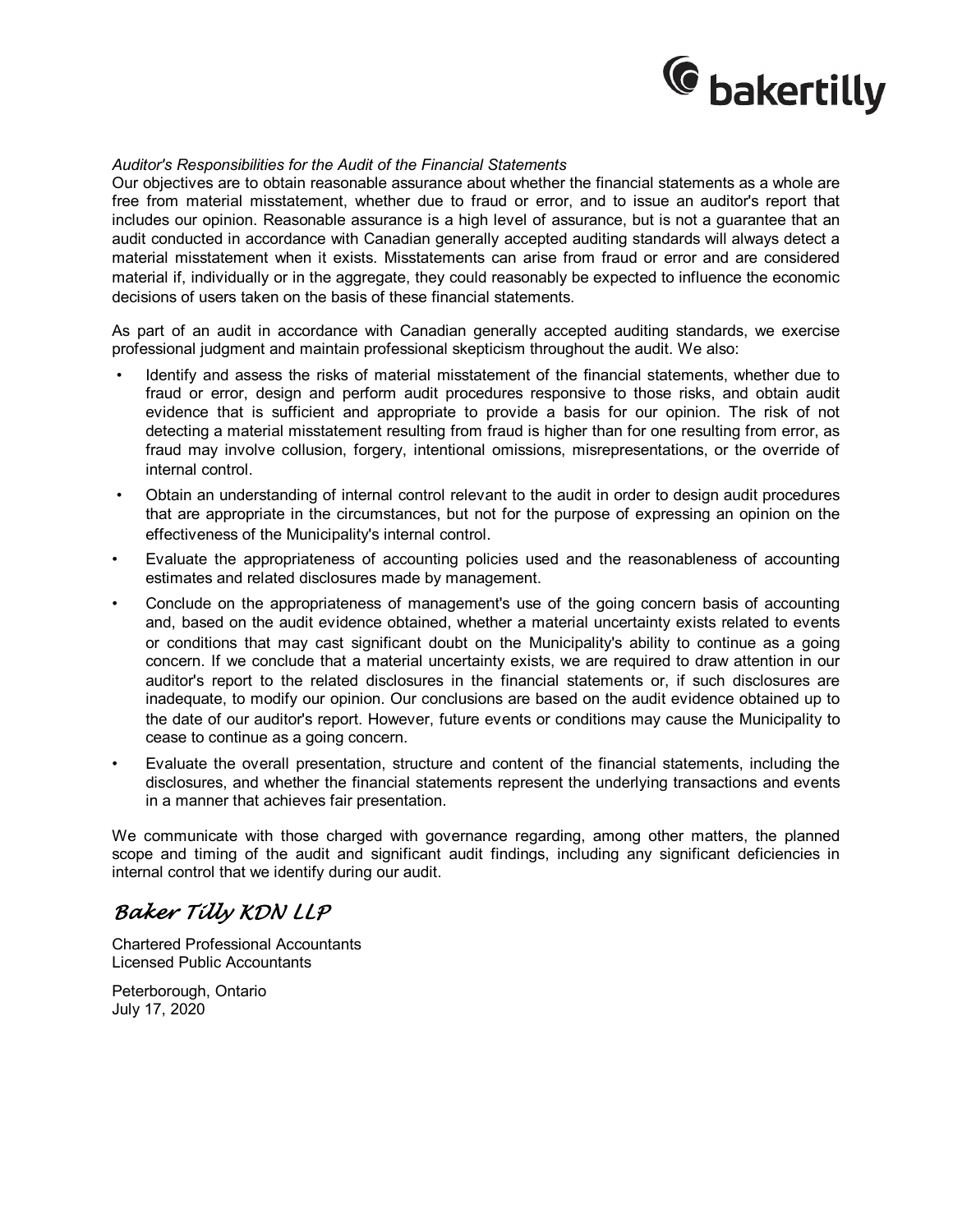

#### **STATEMENT OF FINANCIAL POSITION At December 31, 2019**

|                                                      | 2019<br>\$ | 2018<br>\$ |
|------------------------------------------------------|------------|------------|
|                                                      |            |            |
| <b>FINANCIAL ASSETS</b>                              |            |            |
| Cash                                                 | 4,769,507  | 4,416,240  |
| Accounts receivable                                  | 263,022    | 424,466    |
| Taxes receivable                                     | 860,531    | 728,139    |
| <b>TOTAL FINANCIAL ASSETS</b>                        | 5,893,060  | 5,568,845  |
| <b>LIABILITIES</b>                                   |            |            |
| Accounts payable and accrued liabilities             | 1,117,810  | 1,163,748  |
| Deferred revenue - obligatory reserve funds (note 3) | 28,000     | 28,000     |
| Deferred revenue - other                             | 59,685     | 91,493     |
| Landfill closure and post-closure liability (note 4) | 1,670,000  | 1,210,000  |
| Employee future benefits (note 8)                    | 112,400    | 98,600     |
| <b>TOTAL LIABILITIES</b>                             | 2,987,895  | 2,591,841  |
| <b>NET FINANCIAL ASSETS</b>                          | 2,905,165  | 2,977,004  |
|                                                      |            |            |
| <b>NON-FINANCIAL ASSETS</b>                          |            |            |
| Tangible capital assets (note 9)                     | 14,520,790 | 12,926,551 |
| Prepaid expenses                                     | 156,043    | 138,611    |
| TOTAL NON-FINANCIAL ASSETS                           | 14,676,833 | 13,065,162 |
| <b>ACCUMULATED SURPLUS (note 10)</b>                 | 17,581,998 | 16,042,166 |

*The accompanying notes are an integral part of these financial statements*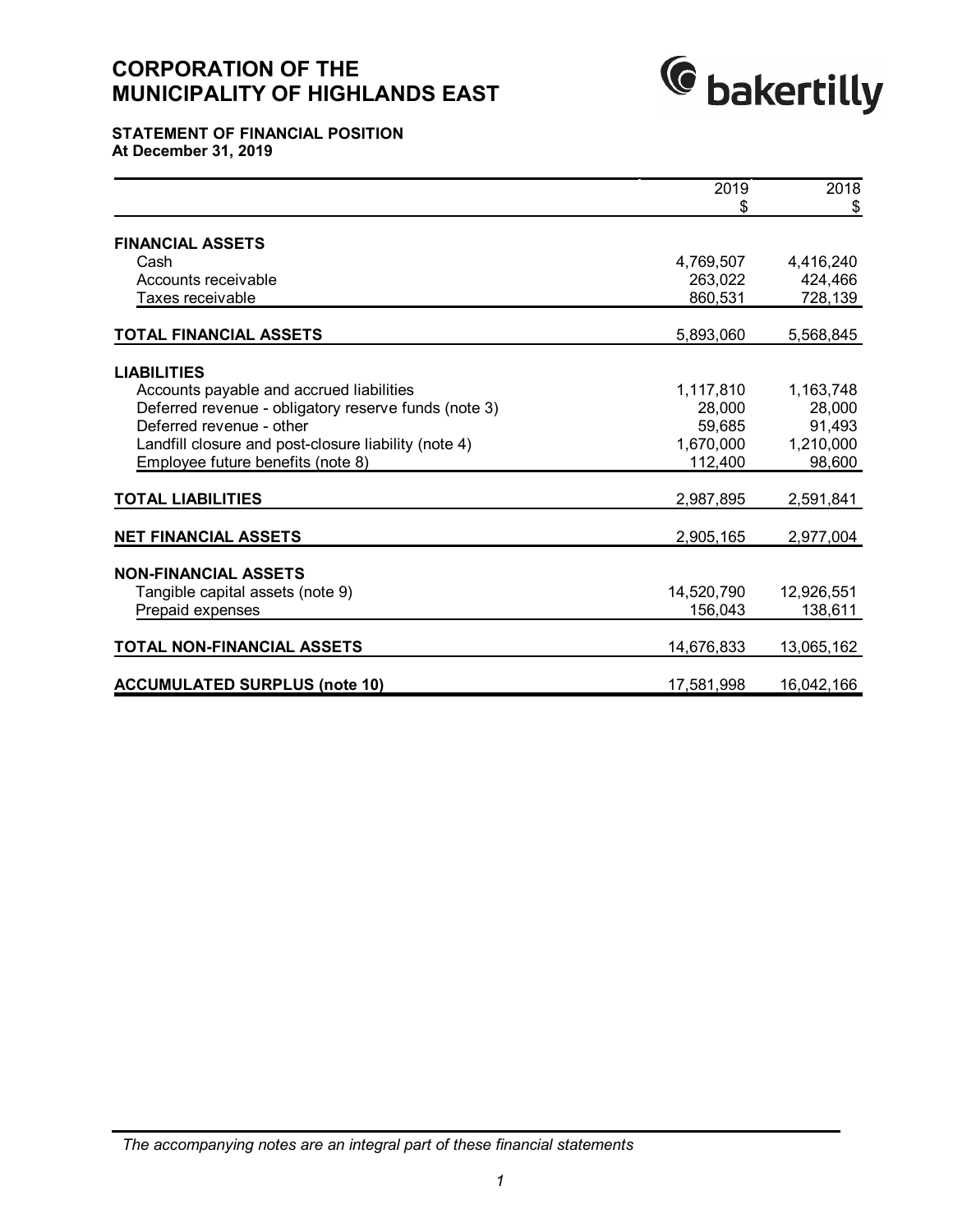

### **STATEMENT OF OPERATIONS AND ACCUMULATED SURPLUS For the Year Ended December 31, 2019**

|                                                       | <b>Budget</b>     | Actual     | Actual     |
|-------------------------------------------------------|-------------------|------------|------------|
|                                                       | 2019              | 2019       | 2018       |
|                                                       | \$<br>(Unaudited) | \$         | \$         |
|                                                       |                   |            |            |
| <b>REVENUES</b>                                       |                   |            |            |
| Property taxation                                     | 6,056,805         | 6,080,344  | 5,655,508  |
| User charges                                          | 726,965           | 898,179    | 894,188    |
| Government of Canada                                  | 5,000             | 6,720      | 78,888     |
| Province of Ontario                                   | 2,027,793         | 2,661,400  | 1,945,648  |
| Other municipalities                                  | 109,520           | 171,390    | 152,714    |
| Penalties and interest on taxes                       | 100,000           | 123,905    | 111,849    |
| Investment income                                     | 30,000            | 83,067     | 52,386     |
| <b>Donations</b>                                      |                   | 750        | 750        |
| Donated tangible capital assets                       |                   | 23,048     |            |
| Federal gas tax earned                                | 101,414           | 206,825    | 103,484    |
| Gain/(loss) on disposal of tangible capital assets    |                   | (83, 677)  | (16, 805)  |
| Other                                                 |                   | 217,920    | 1,380      |
|                                                       |                   |            |            |
| <b>TOTAL REVENUES</b>                                 | 9,157,497         | 10,389,871 | 8,979,990  |
| <b>EXPENSES</b>                                       |                   |            |            |
| General government                                    | 1,003,820         | 1,067,233  | 886,909    |
| <b>Protection services</b>                            | 2,428,960         | 2,346,104  | 2,297,826  |
| <b>Transportation services</b>                        | 2,477,955         | 2,508,727  | 2,471,639  |
| Environmental services                                | 1,486,875         | 1,460,859  | 1,360,595  |
| <b>Health services</b>                                | 83,220            | 45,781     | 91,512     |
| Recreation and cultural services                      | 920,951           | 825,269    | 897,487    |
| Planning and development                              | 204,184           | 136,066    | 113,999    |
| Change in landfill closure and post-closure liability |                   | 460,000    | 313,000    |
|                                                       |                   |            |            |
| <b>TOTAL EXPENSES</b>                                 | 8,605,965         | 8,850,039  | 8,432,967  |
| <b>ANNUAL SURPLUS</b>                                 | 551,532           | 1,539,832  | 547,023    |
|                                                       |                   |            |            |
| <b>ACCUMULATED SURPLUS</b> - beginning of year        |                   | 16,042,166 | 15,495,143 |
| <b>ACCUMULATED SURPLUS - end of year</b>              |                   | 17,581,998 | 16,042,166 |

 *The accompanying notes are an integral part of these financial statements*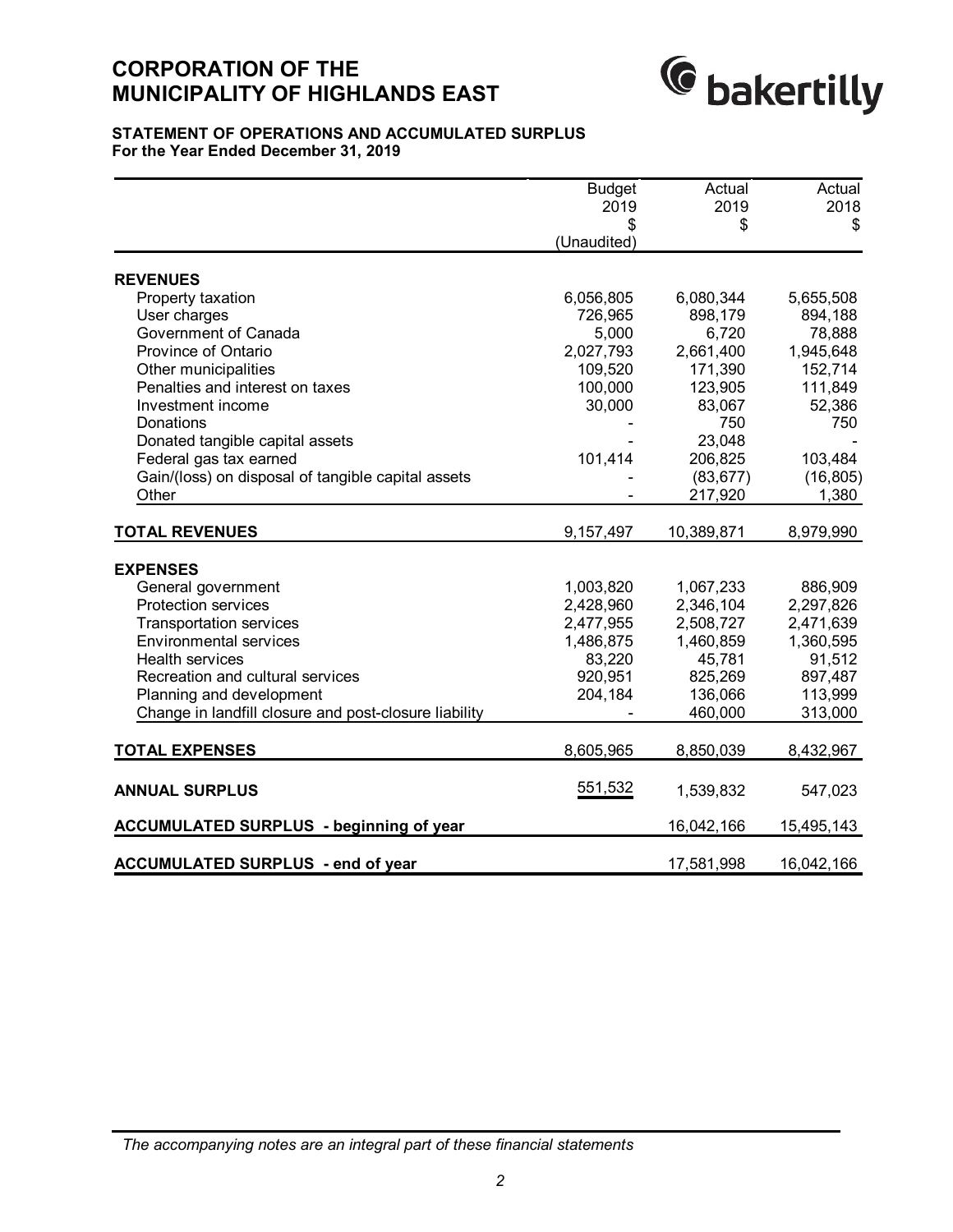

### **STATEMENT OF CHANGE IN NET FINANCIAL ASSETS For the Year Ended December 31, 2019**

|                                                                                                                                                                                                                 | <b>Budget</b><br>2019  | Actual<br>2019                                          | Actual<br>2018                               |
|-----------------------------------------------------------------------------------------------------------------------------------------------------------------------------------------------------------------|------------------------|---------------------------------------------------------|----------------------------------------------|
|                                                                                                                                                                                                                 | S<br>(Unaudited)       | \$                                                      | \$                                           |
| <b>ANNUAL SURPLUS</b>                                                                                                                                                                                           | 551,532                | 1,539,832                                               | 547,023                                      |
| Amortization of tangible capital assets<br>Addition of tangible capital assets<br>Loss on disposal of tangible capital assets<br>Proceeds on sale of tangible capital assets<br>Donated tangible capital assets | 935,813<br>(2,850,015) | 1,118,191<br>(2,778,559)<br>83,677<br>5,500<br>(23,048) | 936,983<br>(1, 220, 563)<br>16,805<br>36,201 |
| Change in prepaid expenses                                                                                                                                                                                      |                        | (17, 432)                                               | (2,968)                                      |
| <b>INCREASE/(DECREASE) IN NET FINANCIAL ASSETS</b>                                                                                                                                                              | (1,362,670)            | (71, 839)                                               | 313,481                                      |
| NET FINANCIAL ASSETS - beginning of year                                                                                                                                                                        | 2,977,004              | 2,977,004                                               | 2,663,523                                    |
| NET FINANCIAL ASSETS - end of year                                                                                                                                                                              | 1,614,334              | 2,905,165                                               | 2,977,004                                    |

*The accompanying notes are an integral part of these financial statements*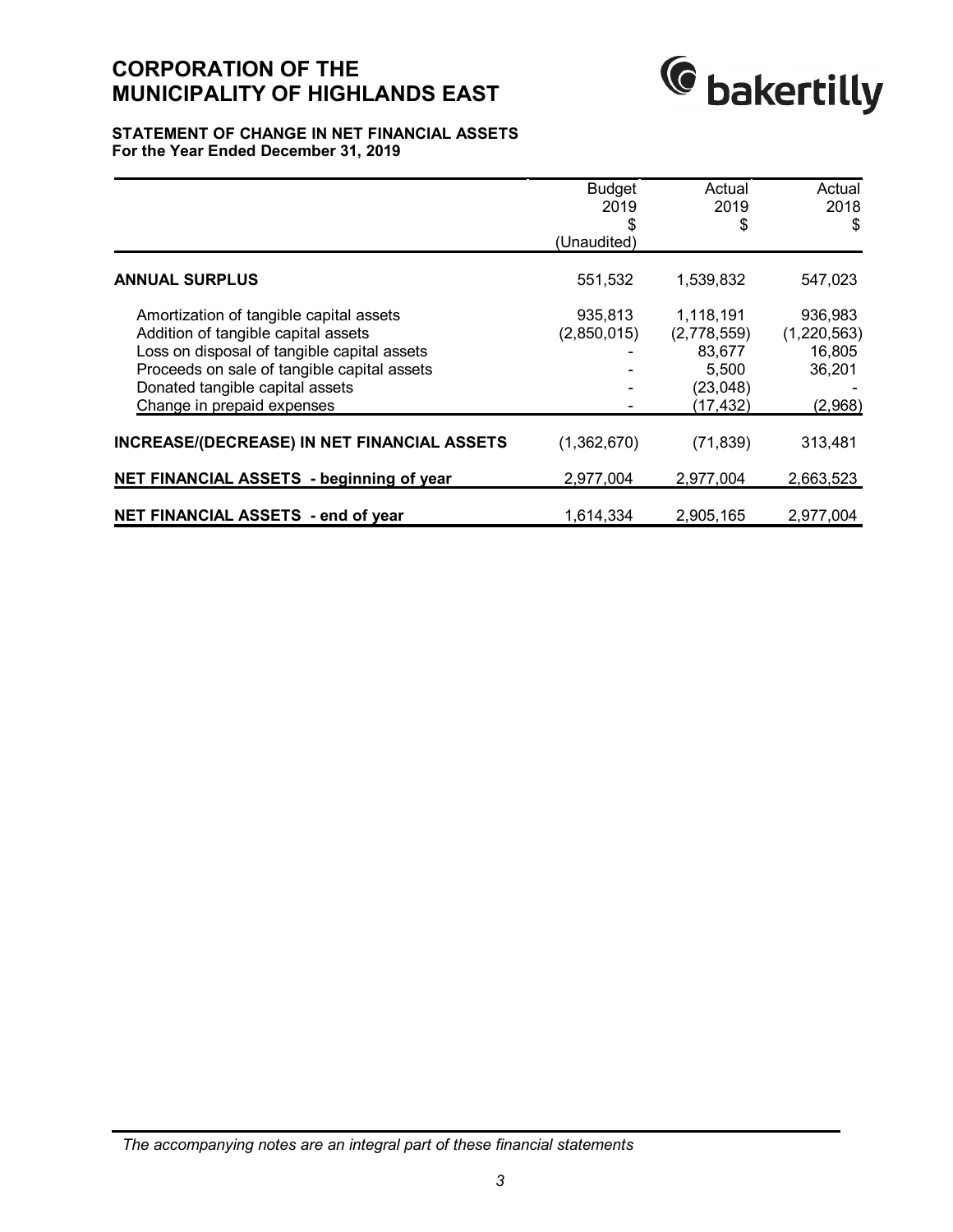

**STATEMENT OF CASH FLOWS For the Year Ended December 31, 2019**

|                                                       | 2019        | 2018<br>S.    |
|-------------------------------------------------------|-------------|---------------|
| <b>CASH PROVIDED BY (USED IN)</b>                     |             |               |
| <b>OPERATING ACTIVITIES</b>                           |             |               |
| Annual surplus                                        | 1,539,832   | 547,023       |
| Items not involving cash                              |             |               |
| Amortization of tangible capital assets               | 1,118,191   | 936,983       |
| Loss on disposal of tangible capital assets           | 83,677      | 16,805        |
| Donated tangible capital assets                       | (23,048)    |               |
| Change in landfill closure and post-closure liability | 460,000     | 313,000       |
| Change in employee future benefits                    | 13,800      | (2, 100)      |
| Change in non-cash assets and liabilities             |             |               |
| Accounts receivable                                   | 161,444     | 114,466       |
| Taxes receivable                                      | (132, 392)  | 7,155         |
| Prepaid expenses                                      | (17, 432)   | (2,968)       |
| Accounts payable and accrued liabilities              | (45, 938)   | 74,718        |
| Deferred revenue - other                              | (31, 808)   | 90,603        |
| Net change in cash from operating activities          | 3,126,326   | 2,095,685     |
| <b>CAPITAL ACTIVITIES</b>                             |             |               |
| Purchase of tangible capital assets                   | (2,778,559) | (1,220,563)   |
| Proceeds on disposal of tangible capital assets       | 5,500       | 36,201        |
| Net change in cash from capital activities            | (2,773,059) | (1, 184, 362) |
| <b>NET CHANGE IN CASH</b>                             | 353,267     | 911,323       |
| CASH - beginning of year                              | 4,416,240   | 3,504,917     |
| CASH - end of year                                    | 4,769,507   | 4,416,240     |

 *The accompanying notes are an integral part of these financial statements*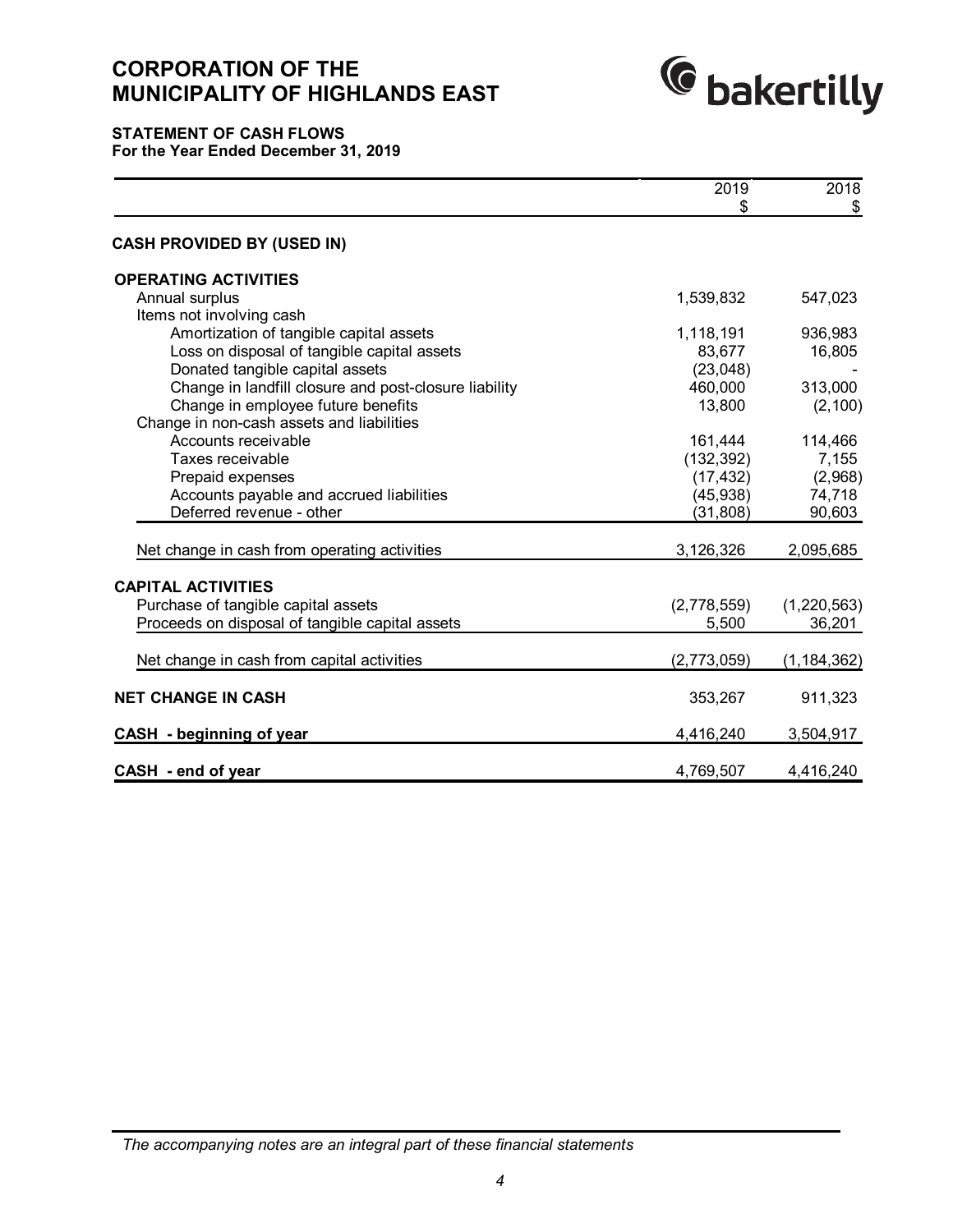

### **NOTES TO THE FINANCIAL STATEMENTS For the Year Ended December 31, 2019**

The Municipality of Highlands East is a lower tier municipality in the Province of Ontario, Canada. It conducts its operations guided by the provisions of provincial statutes such as the Municipal Act, Municipal Affairs Act and related legislation.

### **1. SIGNIFICANT ACCOUNTING POLICIES**

These financial statements have been prepared in accordance with the standards in the Chartered Professional Accountants Canada Public Sector Accounting (PSA) Handbook. Significant aspects of the accounting policies are as follows:

(a) Reporting Entity

These financial statements reflect the assets, liabilities, revenues and expenses and accumulated surplus of the Municipality of Highlands East.

All interfund assets and liabilities and revenues and expenses are eliminated.

(b) Trust Funds

Trust funds and their related operations administered by the Municipality are not included in these financial statements but are reported on separately on the Trust Funds Statement of Continuity and Statement of Financial Position.

(c) Tangible Capital Assets

Tangible capital assets are recorded at cost which includes all amounts that are directly attributable to acquisition, construction, development or betterment of the asset. The cost, less residual value, if any, of tangible capital assets is amortized on a straight-line basis, over the expected useful life of the asset, as follows:

| Land improvements      | 10 years    |
|------------------------|-------------|
| <b>Buildings</b>       | 40-60 years |
| Roads and bridges      | 7-50 years  |
| Water and sewer        | 50-75 years |
| Vehicles and equipment | 5-15 years  |

Tangible capital assets received as donations are recorded at their fair value at the date of receipt and are also recorded as revenue.

Landfills are amortized over the useful life of the landfill based on the total capacity.

Tangible capital assets categorized as assets under construction are not amortized until they are put into service.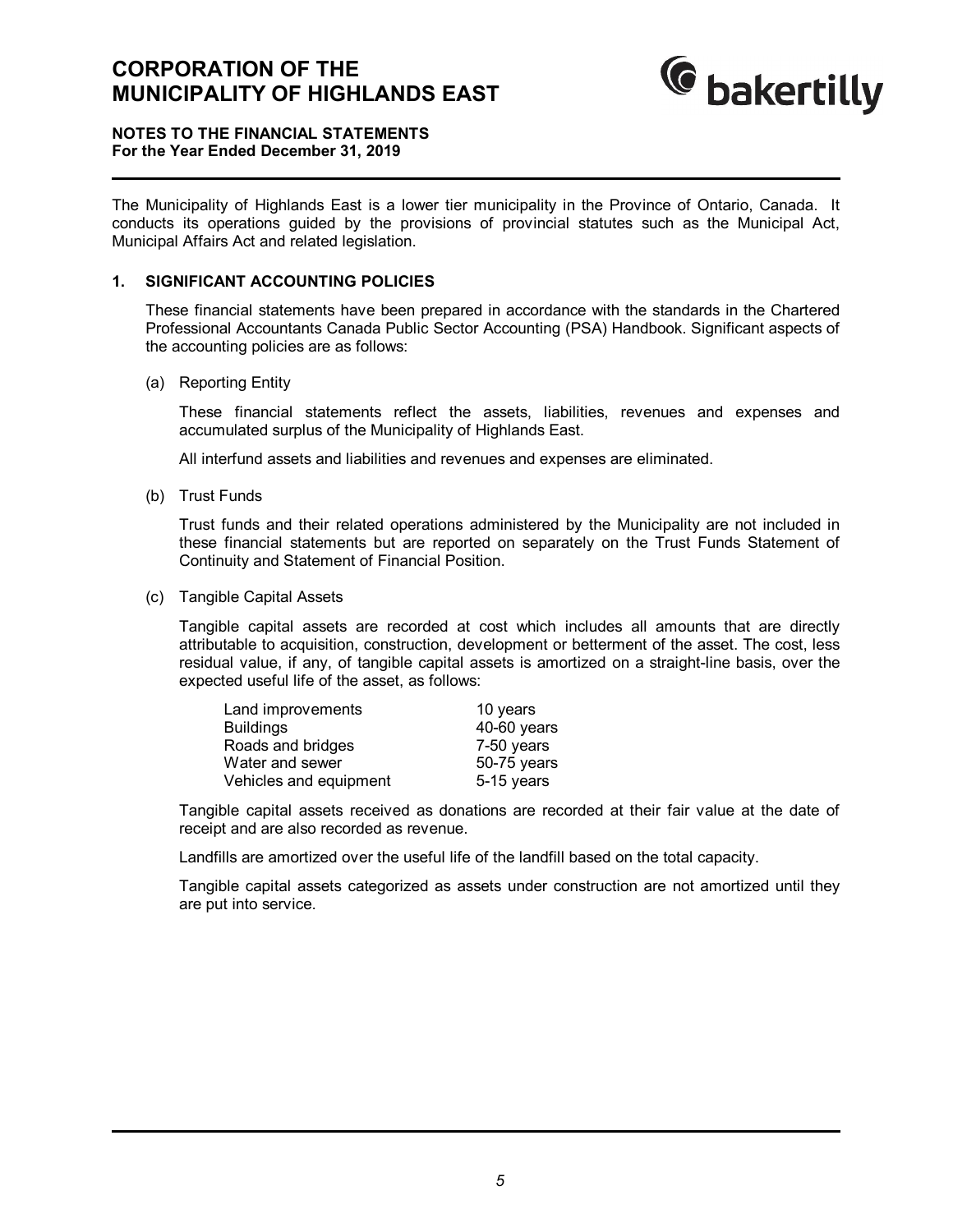

**NOTES TO THE FINANCIAL STATEMENTS For the Year Ended December 31, 2019**

### **1. SIGNIFICANT ACCOUNTING POLICIES, continued**

(d) Recognition of Revenues and Expenses

Revenues and expenses are reported on the accrual basis of accounting. The accrual basis of accounting recognizes revenues in the period in which the transactions or events occurred that give rise to the revenue; expenses are recognized in the period the goods or services are acquired and a legal liability is incurred or transfers are due.

#### **Taxation**

Property tax billings are prepared by the Municipality based on assessment rolls issued by the Municipal Property Assessment Corporation (MPAC) and in accordance with the provisions of the Municipal Act, 2001. The Municipality's Council establishes the tax rates annually, incorporating amounts to be raised for local services, and amounts the Municipality is required to collect on behalf of the County and School Boards. From time to time property assessments are adjusted by MPAC through the reconsideration process or by the Assessment Review Board through the appeal process. Additional assessments, referred to as supplementary and omitted assessment can also be issued by MPAC in accordance with the Assessment Act. These adjustments and additional assessments are reported in the financial statements when amounts can be reasonably determined.

The Municipality is entitled to collect interest and penalties on overdue taxes. These revenues are recorded in the period the interest and penalties are levied.

#### Government Funding

Government funding is recognized in the financial statements as revenues in the period in which events giving rise to the transfers occur, providing the transfers are authorized, any eligibility criteria have been met, and reasonable estimates of the amounts can be made.

#### Other revenue

Federal gas tax and parkland fees are recognized in the period in which the related expenditures are recorded.

User charges are recognized as revenue in the year the goods and services are provided, with the exception of building permits which are recognized when the permits are issued.

(e) Non-financial Assets

Tangible capital and other non-financial assets are accounted for as assets by the Municipality because they can be used to provide services in future periods. These assets do not normally provide resources to discharge the liabilities of the Municipality unless they are sold.

#### (f) Reserves and Reserve Funds

Certain amounts, as approved by Council, are set aside in reserves and reserve funds for future operating and capital purposes. Transfers to and/or from reserves and reserve funds are an adjustment to the respective fund when approved.

(g) Deferred Revenue

Deferred revenue represents grants, user charges and fees which have been collected but for which the related services have yet to be performed. These amounts will be recognized as revenues in the fiscal year the services are performed.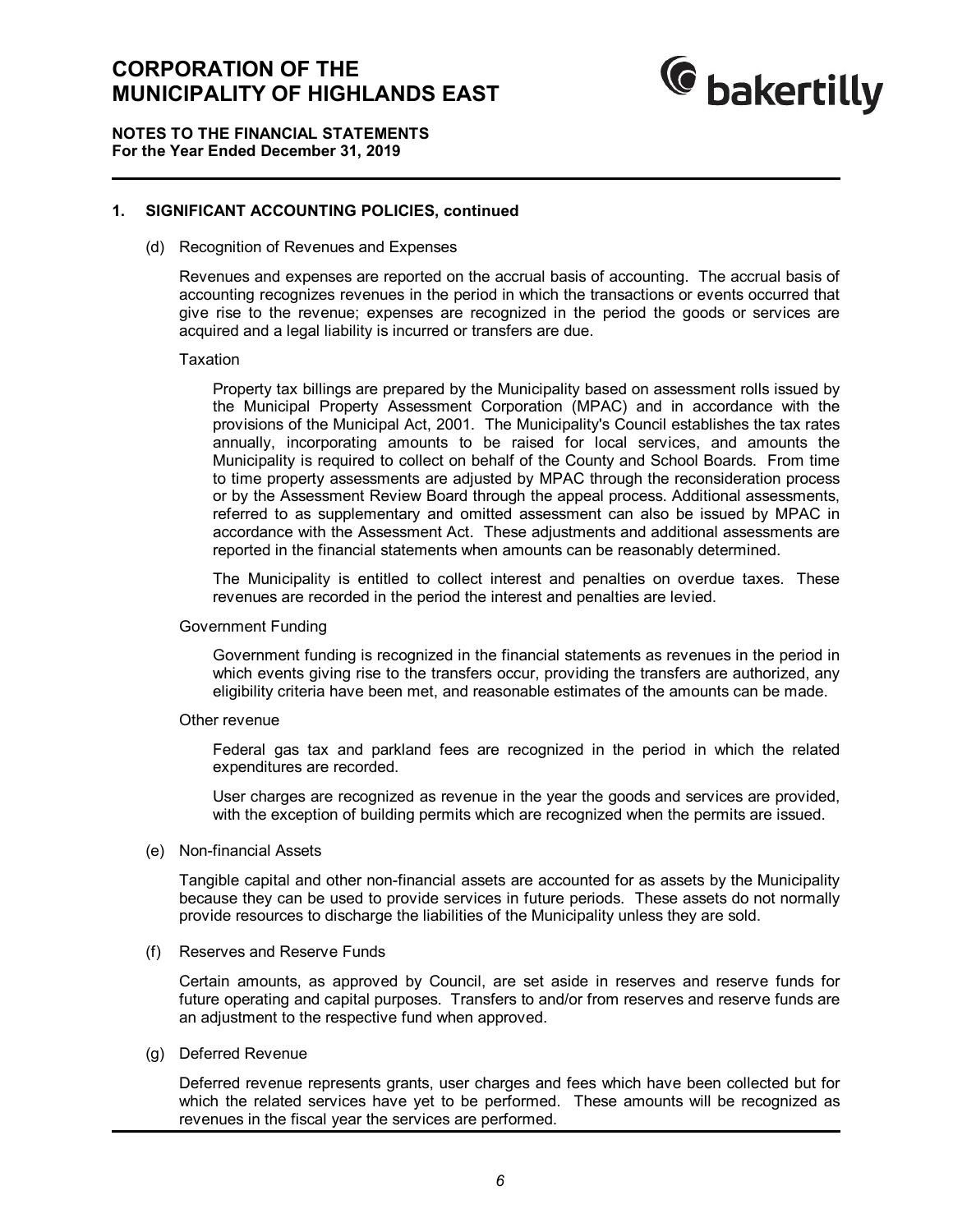

**NOTES TO THE FINANCIAL STATEMENTS For the Year Ended December 31, 2019**

### **1. SIGNIFICANT ACCOUNTING POLICIES, continued**

(h) Use of Estimates

Certain items recognized in the financial statements are subject to measurement uncertainty. The recognized amounts of such items are based on the Municipality's best information and judgment. By their nature, these estimates are subject to measurement uncertainty and the effect on the financial statements or changes in such estimates in future periods could be significant. The Municipality's significant estimates include:

- The amounts recorded for landfill closure and post-closure care depend on estimates of usage, remaining life and capacity. The provision for future closure and post-closure costs also depends on estimates of such costs;
- The amounts recorded for amortization and opening costs of tangible capital assets are based on estimates of useful life, residual values and valuation rates; and
- The values of employee future benefits depend on certain actuarial and economic assumptions.

### **2. OPERATIONS OF SCHOOL BOARDS AND THE COUNTY OF HALIBURTON**

During 2019, requisitions were made by the County of Haliburton and School Boards requiring the Municipality to collect property taxes and payments in lieu of property taxes on their behalf. The amounts collected and remitted are as follows:

|                                    | School<br><b>Boards</b> | County    |
|------------------------------------|-------------------------|-----------|
| Amounts requisitioned and remitted | 2,110,233               | 2,660,005 |

These amounts have not been included in the Statement of Operations and Accumulated Surplus.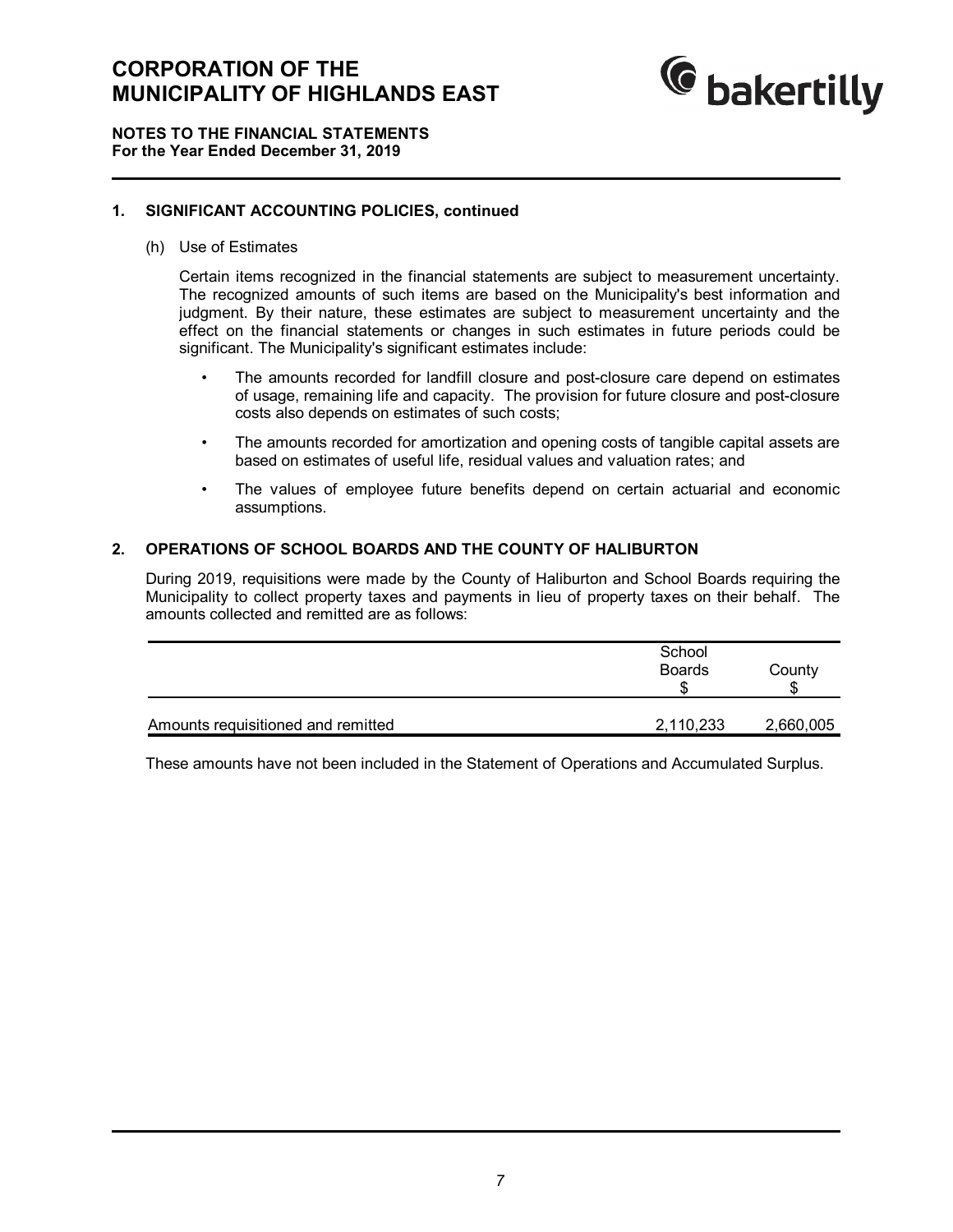

**NOTES TO THE FINANCIAL STATEMENTS For the Year Ended December 31, 2019**

#### **3. DEFERRED REVENUE - OBLIGATORY RESERVE FUNDS**

A requirement of the Chartered Professional Accountants Canada Public Sector Accounting Handbook, is that obligatory reserve funds be reported as deferred revenue. This requirement is in place as legislation and external agreements restrict how these funds may be used and under certain circumstances these funds may possibly be refunded. The balance in the obligatory reserve funds of the Municipality is summarized below:

|          | 2019   | 2018   |
|----------|--------|--------|
|          | u      | ሖ<br>Φ |
|          |        |        |
| Parkland | 28,000 | 28,000 |

The continuity of deferred revenue - obligatory reserve funds is as follows:

|                              | 2019    | 2018    |
|------------------------------|---------|---------|
|                              | S       | \$      |
| Balance - beginning of year  | 28,000  | 28,000  |
| Add amounts received:        |         |         |
| Federal gas tax              | 206,825 | 103,484 |
| Less transfer to operations: |         |         |
| Federal gas tax earned       | 206,825 | 103,484 |
| Balance - end of year        | 28,000  | 28,000  |

#### **4. LANDFILL CLOSURE AND POST-CLOSURE LIABILITY**

The estimated liability for landfill closure and post-closure costs for the one closed site and four operating sites of the Municipality is \$1,670,000 (2018 - \$1,210,000). The closure costs include final cover, vegetation and additional monitoring wells. Post-closure costs include monitoring, maintenance of control systems and consulting fees for 25 years after the site is closed. The discounted future cash flows are estimated using an inflation rate of 2.0% and a discount rate of 2.77%. There are no specific assets designated for settling this liability.

The reported liability is based upon estimates and assumptions with respect to events extending over the remaining life of the landfills. The total discounted future cash flows for closure and postclosure cost is estimated at \$2,751,799 as at December 31, 2019 (2018 - \$2,492,292). The remaining capacity of the four operating sites is estimated at approximately 103,678 m3 (2018 - 109,485 m3) which is 39.4% (2018 - 41.6%) of the sites' total capacity. The liability is calculated based on the capacity of the sites used to the end of the current year. The sites are anticipated to reach capacity in 4 to 21 years.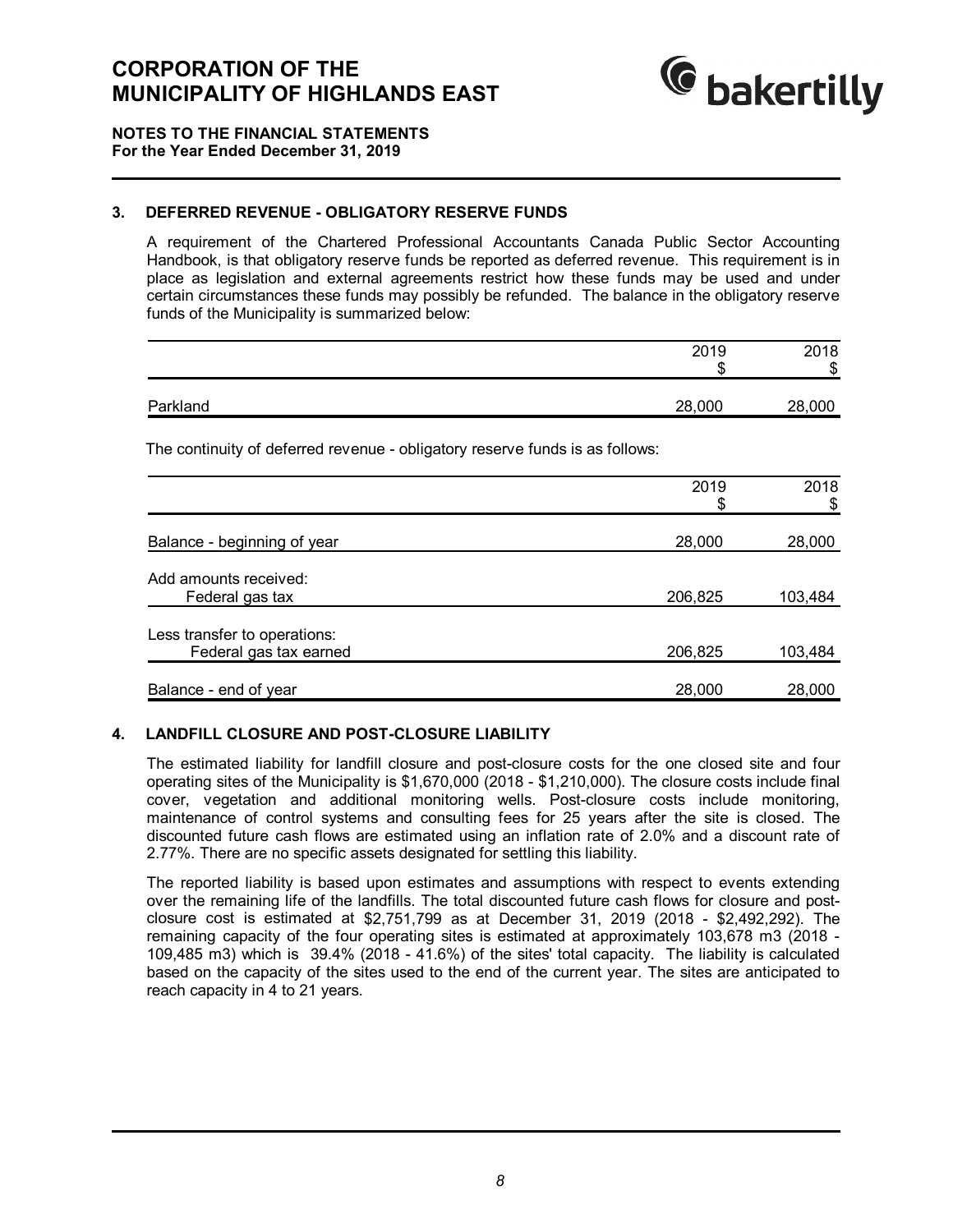

**NOTES TO THE FINANCIAL STATEMENTS For the Year Ended December 31, 2019**

#### **5. PENSION AGREEMENTS**

Certain employees of the Municipality are eligible members of the Ontario Municipal Employees Retirement System (OMERS), a multi-employer pension plan.

The Actuarial Opinion contained in the 2019 Annual Report disclosed total actuarial liabilities of \$107,687 million in respect of benefits accrued for service with actuarial assets of \$104,290 million indicating an actuarial deficit of \$3,397 million. Because OMERS is a multi-employer plan, any pension plan surpluses or deficits are a joint responsibility of Ontario municipal organizations and their employees. As a result, the Municipality does not recognize any share of the OMERS pension surplus or deficit.

The Municipality's required contributions to OMERS in 2019 were \$175,438 (2018 - \$165,125).

### **6. CREDIT FACILITY AGREEMENT**

The Municipality has a revolving credit facility agreement with its main financial institution. The amount available at any time is limited to \$1,000,000 via an operating loan. Any balance borrowed will accrue interest at the bank's prime lending rate. At December 31, 2019 there was no balance outstanding (2018 - \$Nil).

### **7. SUBSEQUENT EVENTS**

Subsequent to December 31, 2019, the COVID-19 outbreak was declared a pandemic by the World Health Organization and has had a significant financial, market and social impact.

At the time of approval of these financial statements, the Municipality has experienced the following indicators of financial implications and undertaken the following activities in relation to the COVID-19 pandemic:

- Temporarily closed most facilities for walk-in access
- Penalty and interest charges on outstanding property tax balances have been deferred
- Working from home requirements have been setup for those able to do so
- Reduced revenues from user charges.
- Additional costs for enhanced facility cleaning and acquisition of personal protective equipment
- Additional costs for IT upgrades
- Additional costs for retrofitting offices and facilities in preparation for reopening to the public

The Municipality plans to mitigate any additional operating costs with cost savings in other budget areas and tight controls over operating expenses.

At this time these factors present uncertainty over future cash flows, may cause significant changes to the assets or liabilities in subsequent years and may have a significant impact on future operations.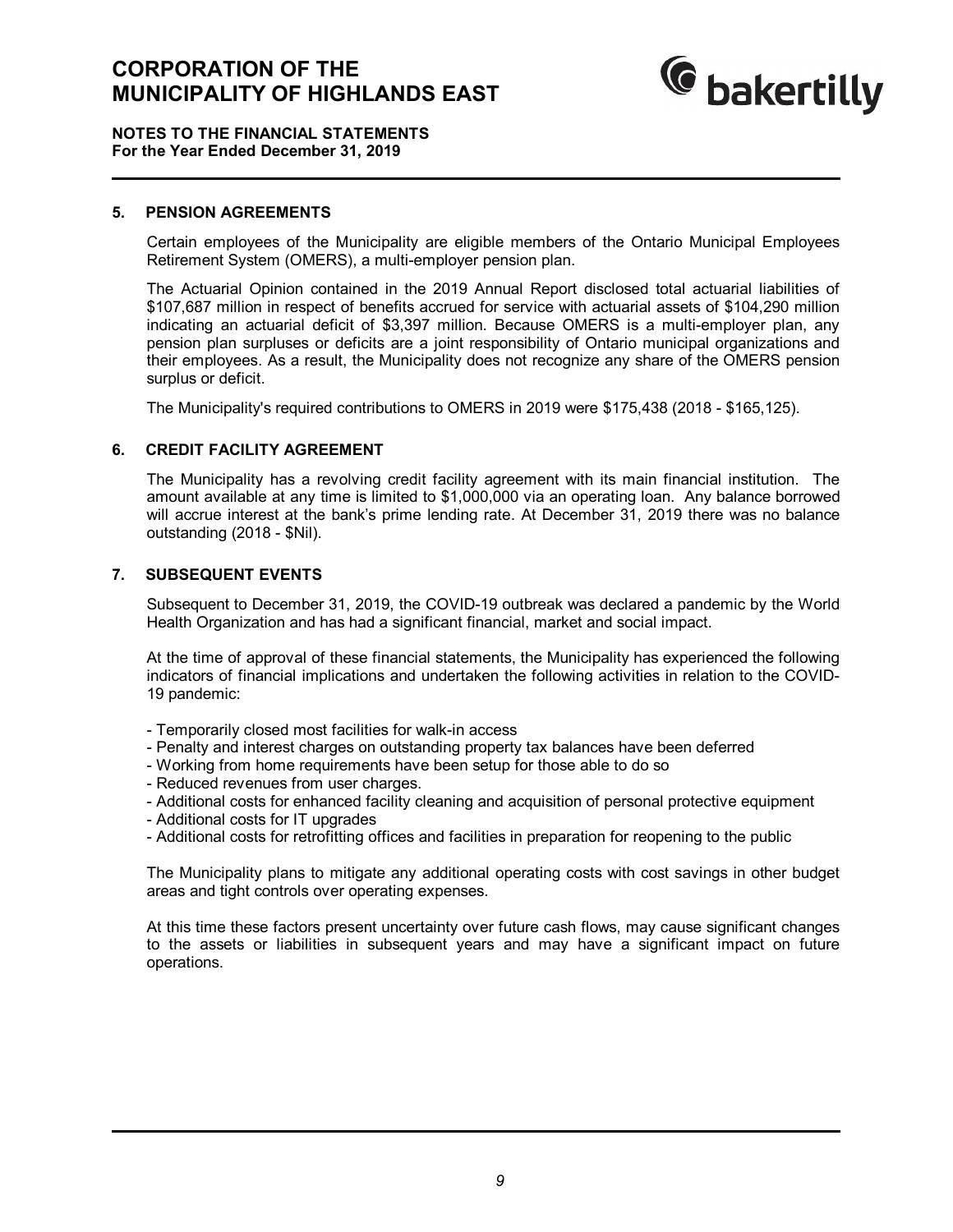

**NOTES TO THE FINANCIAL STATEMENTS For the Year Ended December 31, 2019**

### **8. EMPLOYEE FUTURE BENEFITS**

The Municipality provides certain benefits to eligible employees that will require funding in the future. Actuarial estimates of the future liabilities have been completed and form the basis for the estimated liabilities reported in these financial statments.

Employee future benefits consist of the following:

|                                                          | 2019             | 2018<br>\$ |
|----------------------------------------------------------|------------------|------------|
| Accrued benefit obligation<br>Unamortized actuarial gain | 102,900<br>9,500 | 98,600     |
| Accrued benefit liability                                | 112.400          | 98,600     |

The Municipality sponsors defined benefit plans to pay costs of medical benefits for eligible employees after they retire and their eligible dependents. All benefits continue for a period of 3 years, but not beyond the age of 65, at which time the Municipality ceases to contribute towards the cost of the premiums.

The actuarial valuation for post-employment benefits as at December 31, 2019 was based on a number of assumptions about future events, such as inflation rates, interest rates, medical inflation rates, wage and salary increases and employee turnover and mortality. These assumptions used reflect management's best estimate. The main actuarial assumptions employed for the valuation are as follows:

| Discount rate           | 2.70% |
|-------------------------|-------|
| Medical trend rate      |       |
| - Initial               | 5.58% |
| - Ultimate              | 4.00% |
| - Year ultimate reached | 2040  |

The continuity of the liability for post-employment benefits is as follows:

|                           | 2019    | 2018      |
|---------------------------|---------|-----------|
|                           |         |           |
| Liability at January 1    | 98,600  | 100,700   |
| Current year benefit cost | 12,700  | 10,700    |
| Interest                  | 3,100   | 3,300     |
| Benefit payments          |         | (16, 100) |
| Amortized actuarial gain  | (2,000) |           |
|                           |         |           |
| Liability at December 31  | 112,400 | 98,600    |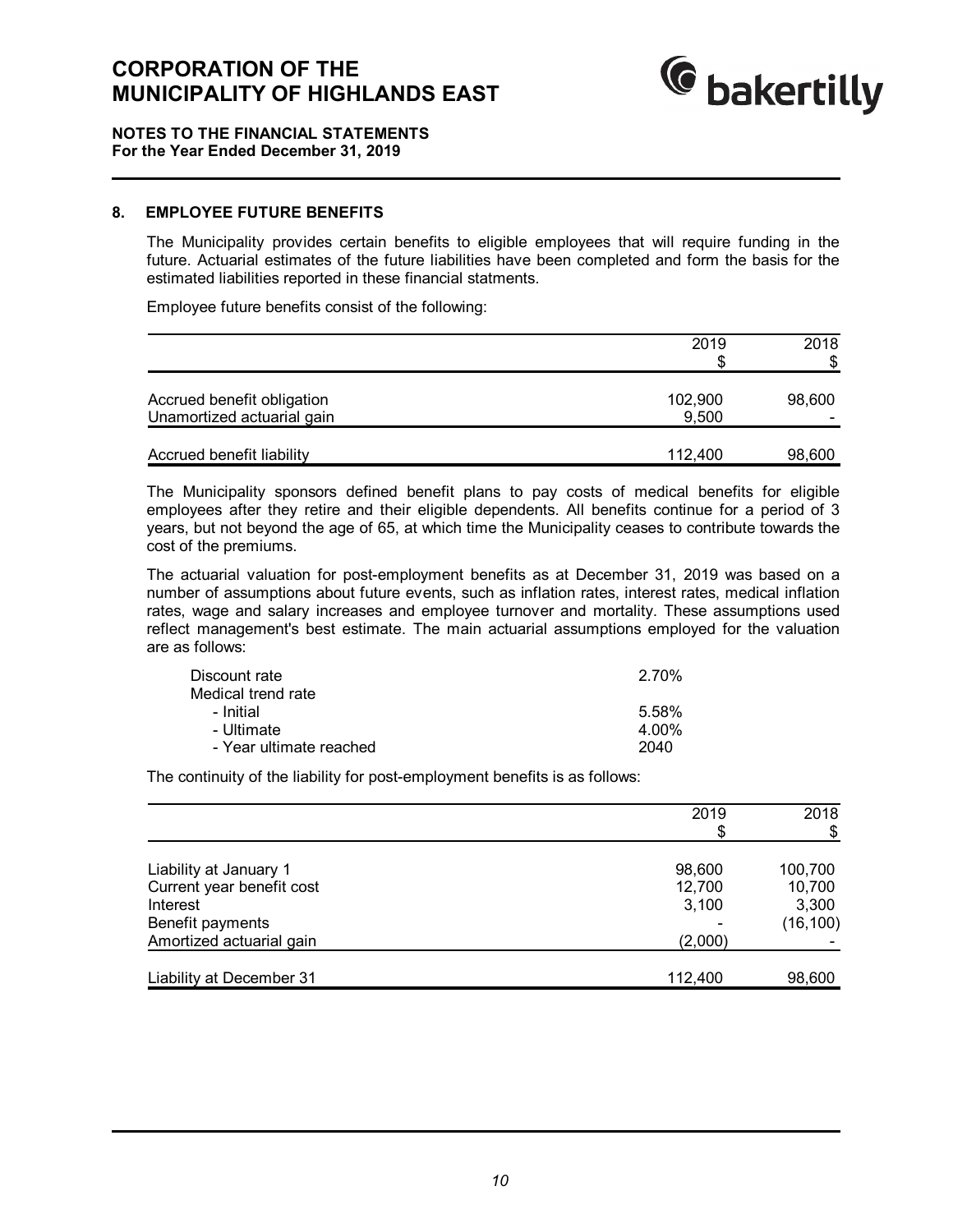

#### **NOTES TO THE FINANCIAL STATEMENTS For the Year Ended December 31, 2019**

#### **9. TANGIBLE CAPITAL ASSETS**

The net book value of the Municipality's tangible capital assets is:

|                           | 2019       | 2018       |
|---------------------------|------------|------------|
|                           | \$         | \$         |
| General                   |            |            |
| Land                      | 865,165    | 872,255    |
| Land improvements         | 202,245    | 166,317    |
| <b>Buildings</b>          | 1,987,117  | 2,078,097  |
| Vehicles and equipment    | 2,819,961  | 2,636,616  |
| Infrastructure            |            |            |
| Roads and bridges         | 5,912,127  | 3,878,754  |
| Water and sewer           | 2,572,903  | 2,626,165  |
|                           | 14,359,518 | 12,258,204 |
| Assets under construction | 161,272    | 668,347    |
|                           | 14,520,790 | 12,926,551 |

For additional information, see the Schedule of Tangible Capital Assets.

During the year there were no write-downs of assets (2018 - \$Nil) and no interest capitalized (2018 - \$Nil).

|                                  | 2019       | 2018       |
|----------------------------------|------------|------------|
|                                  | \$         | \$         |
|                                  |            |            |
| General government               | 182,655    | 86,964     |
| Protection services              | 1,187,548  | 796,401    |
| <b>Transportation services</b>   | 7,794,136  | 6,611,068  |
| <b>Environmental services</b>    | 3,450,582  | 3,503,465  |
| <b>Health services</b>           | 19,099     | 20,270     |
| Recreation and cultural services | 1,886,770  | 1,908,383  |
|                                  |            |            |
|                                  | 14,520,790 | 12,926,551 |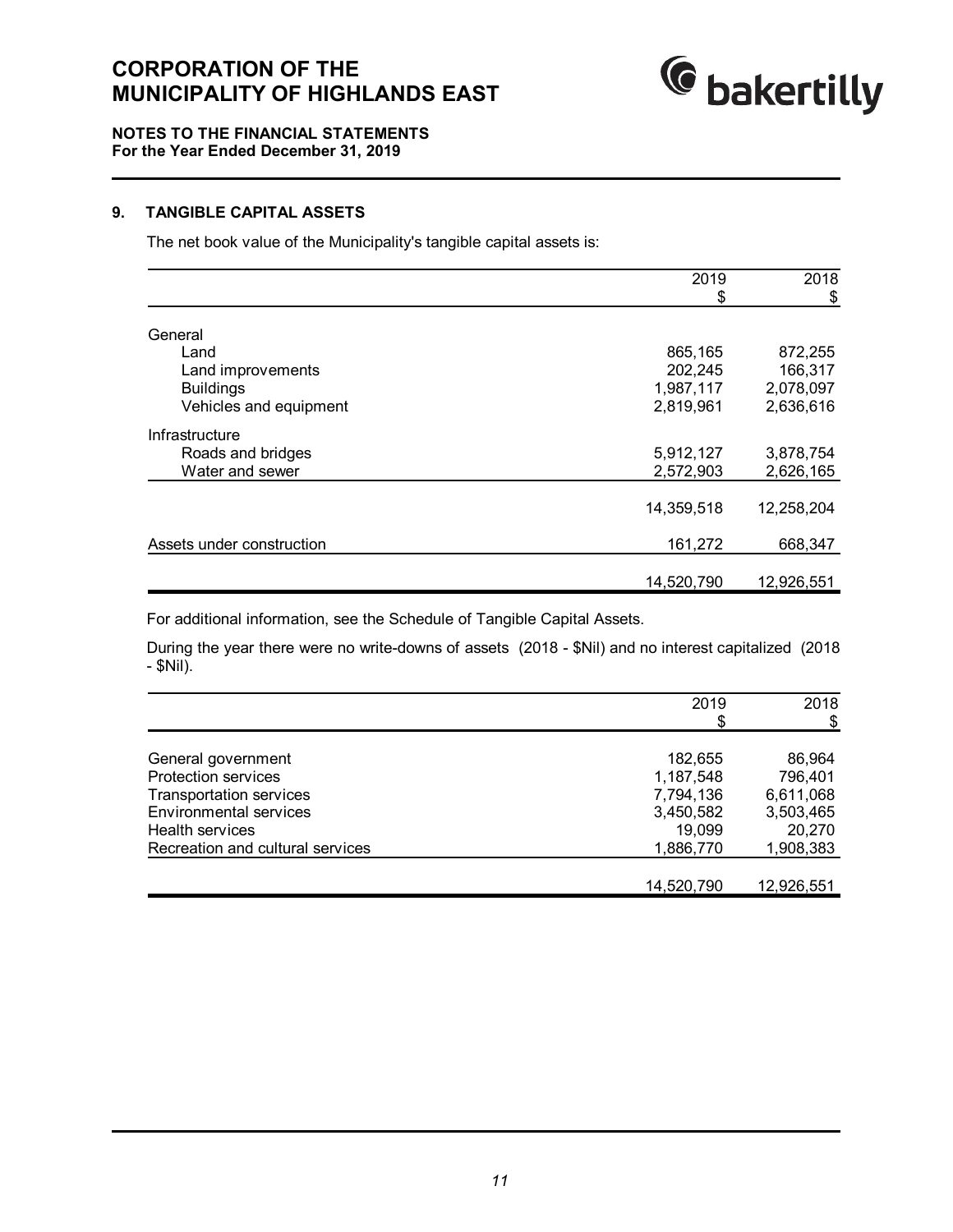

**NOTES TO THE FINANCIAL STATEMENTS For the Year Ended December 31, 2019**

#### **10. ACCUMULATED SURPLUS**

Accumulated surplus consists of the following:

|                                             | 2019        | 2018        |
|---------------------------------------------|-------------|-------------|
|                                             | \$          | \$          |
| <b>Surplus/(Deficit)</b>                    |             |             |
| Landfill closure and post-closure liability | (1,670,000) | (1,210,000) |
| Employee future benefits                    | (112, 400)  | (98, 600)   |
|                                             |             |             |
|                                             | (1,782,400) | (1,308,600) |
| <b>Invested In Capital Assets</b>           |             |             |
| Tangible capital assets - net book value    | 14,520,790  | 12,926,551  |
| Unfunded capital - water                    | (154, 524)  | (171, 843)  |
|                                             | 14,366,266  | 12,754,708  |
|                                             |             |             |
| <b>Surplus</b>                              | 12,583,866  | 11,446,108  |
| <b>Reserves</b>                             |             |             |
| Building and by-law enforcement             | 211,009     | 188,509     |
| <b>Bicroft mines</b>                        | 22,335      | 22,335      |
| Medical centre                              | 86,012      | 31,512      |
| Medical centre rent                         | 11,999      | 11,999      |
| Wilberforce water                           | 63,255      | 57,255      |
| Pool                                        | 31,657      | 2,968       |
| Recreation                                  | 222,101     | 188,750     |
| Working capital                             | 2,952,148   | 2,595,811   |
| Bicroft future development                  | 74,660      | 85,634      |
| Roads equipment                             | 211,467     | 100,780     |
| Administration                              | 42,110      | 42,110      |
| Fire                                        | 388,549     | 609,414     |
| Ground source water                         | 22,987      | 19,766      |
| Landfill                                    | 235,216     | 215,216     |
| Junior firefighter funds                    | 1,506       | 1,506       |
| Septage                                     | 30,508      | 40,508      |
| Cemeteries                                  | 13,560      | 8,560       |
| Policing                                    | 119,694     | 119,694     |
| Future capital                              | 183,350     | 183,350     |
| <b>Council committees</b>                   | 60,573      | 56,945      |
| Septic                                      | 13,436      | 13,436      |
|                                             |             |             |
| <b>Total Reserves</b>                       | 4,998,132   | 4,596,058   |
|                                             | 17,581,998  | 16,042,166  |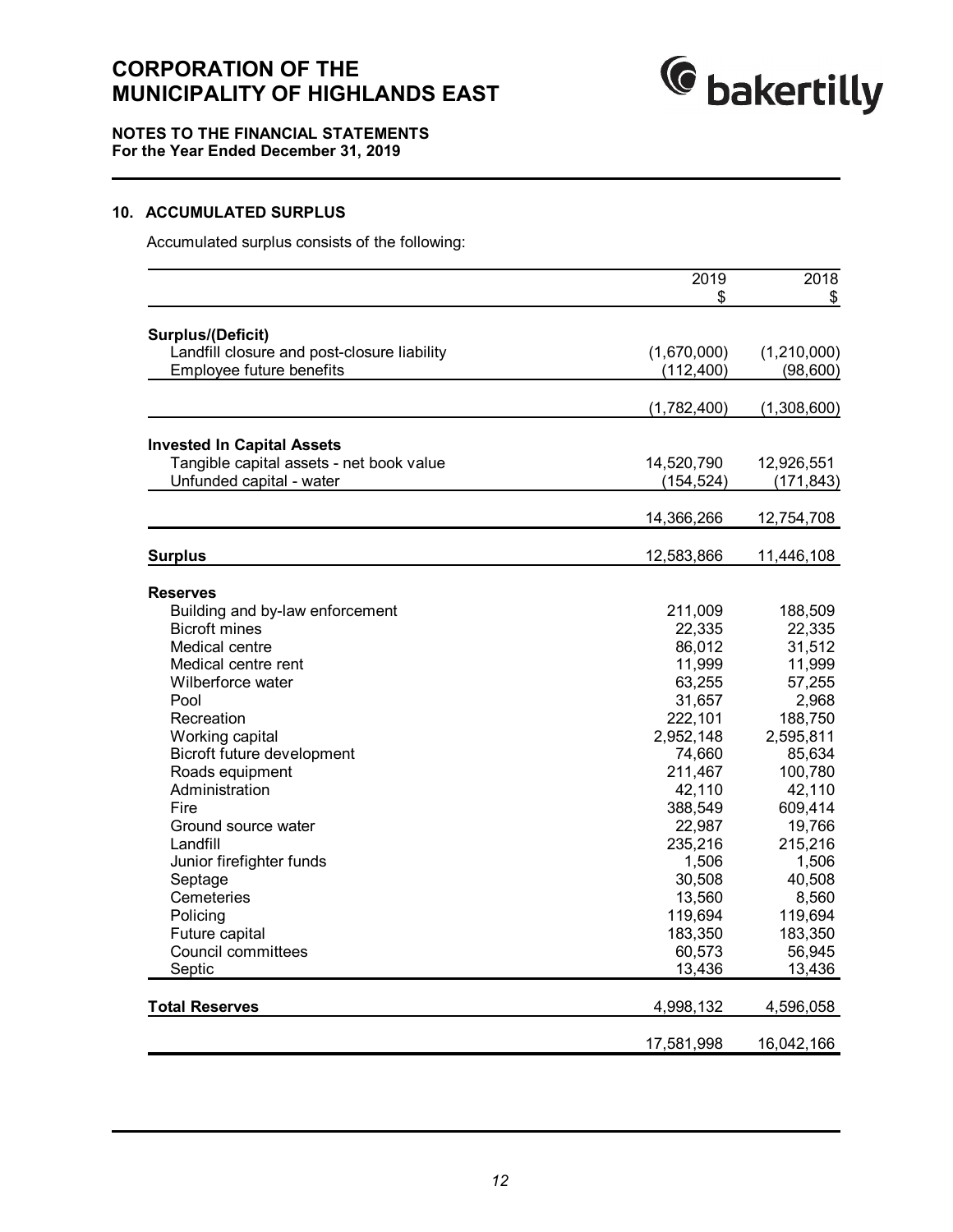

#### **NOTES TO THE FINANCIAL STATEMENTS For the Year Ended December 31, 2019**

#### **11. EXPENSES BY OBJECT**

The expenses for the year reported on the Statement of Operations and Accumulated Surplus by object are as follows:

|                           | <b>Budget</b> | Actual    | Actual    |
|---------------------------|---------------|-----------|-----------|
|                           | 2019          | 2019      | 2018      |
|                           | \$            | \$        | \$        |
|                           | (Unaudited)   |           |           |
|                           |               |           |           |
| Salaries and benefits     | 3,191,972     | 2,450,921 | 2,297,717 |
| <b>Materials</b>          | 2,802,076     | 3,198,975 | 3,242,728 |
| Contracted services       | 1,580,064     | 1,977,119 | 1,853,382 |
| Rents and financial       | 22,750        | 27,703    | 23,670    |
| <b>External transfers</b> | 73,290        | 77,130    | 78.487    |
| Amortization              | 935,813       | 1,118,191 | 936,983   |
|                           |               |           |           |
|                           | 8,605,965     | 8,850,039 | 8,432,967 |

#### **12. TRUST FUNDS**

Trust funds administered by the Municipality amounting to \$182,787 (2018 - \$178,579) have not been included in the Statement of Financial Position nor have their operations been included in the Statement of Operations and Accumulated Surplus. As such balances are held in trust by the Municipality for the benefit of others, they are not presented as part of the Municipality's financial position or operations.

### **13. BUDGET FIGURES**

The budget, approved by the Municipality, for 2019 is reflected on the Statement of Operations and Accumulated Surplus and the Statement of Change in Net Financial Assets. The budgets established for capital investment in tangible capital assets are on a project-oriented basis, the costs of which may be carried out over one or more years and, therefore, may not be comparable with current year's actual amounts. Budget figures have been reclassified for the purposes of these financial statements to comply with PSA reporting requirements. Budget figures are not subject to audit.

### **14. CONTINGENT LIABILITIES**

The Municipality, in the course of its operations, has been named in several lawsuits the outcomes of which are indeterminable at this time. No amounts in connection with these items have been reflected in these financial statements.

### **15. COMPARATIVE FIGURES**

Certain comparative figures were restated, where required, to conform with the current year presentation.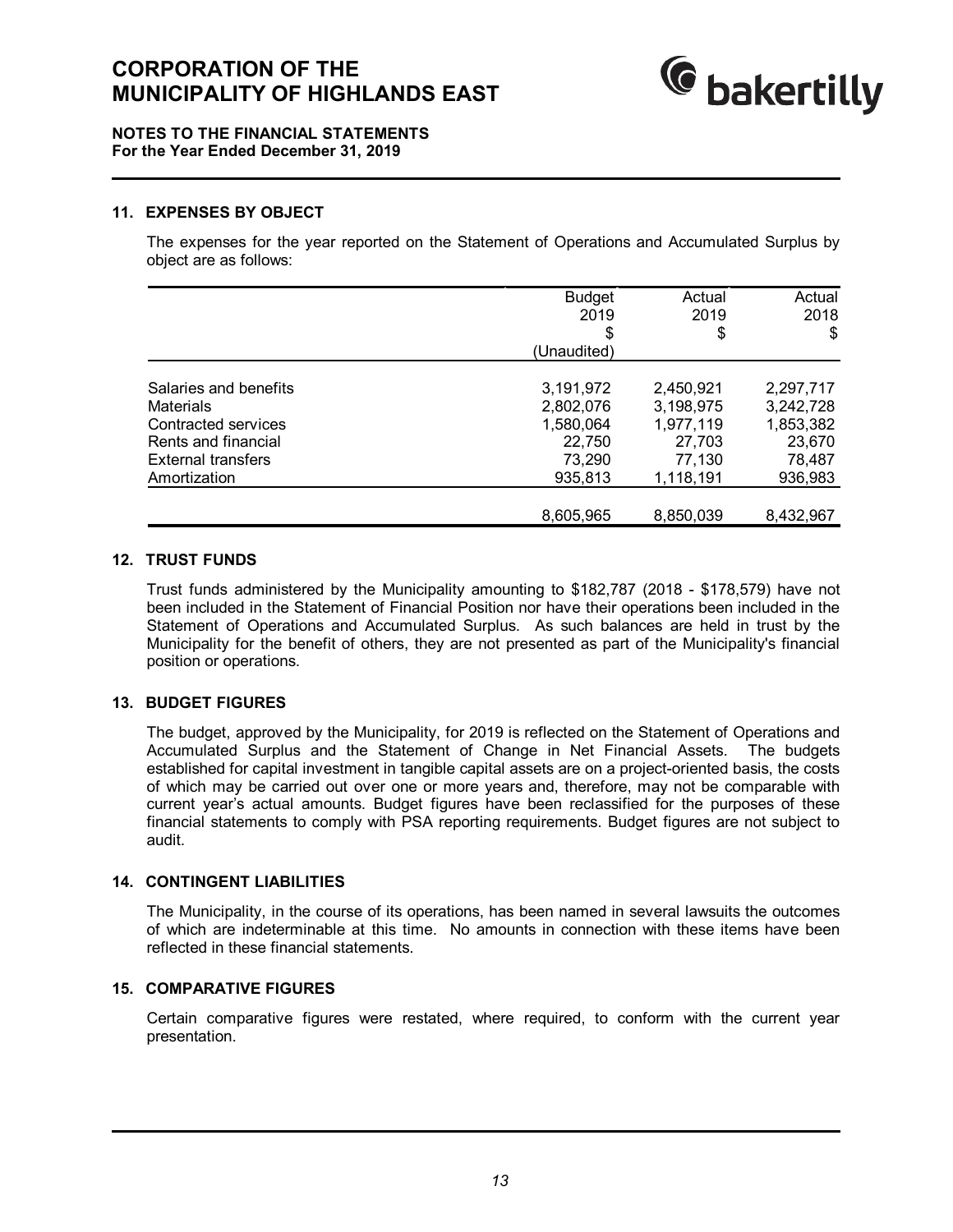

**NOTES TO THE FINANCIAL STATEMENTS For the Year Ended December 31, 2019**

#### **16. SEGMENTED INFORMATION**

The Municipality of Highlands East is a municipal government organization that provides a range of services to its residents. Municipality services are reported by function and their activities are separately disclosed in the segmented information.

For each reported segment, revenues and expenses represent both amounts that are directly attributable to the segment and amounts that are allocated on a reasonable basis. Certain allocation methodologies are employed in the preparation of segmented financial information. Taxation, payments-in-lieu of taxes and certain unconditional government transfers are apportioned based on each segment's net requirements.

The accounting policies used in these segments are consistent with those followed in the preparation of the financial statements as disclosed in Note 1. For additional information see the Schedule of Segment Disclosure.

### **General Government**

General government consists of the activities of Council and general financial and administrative management of the Municipality and its programs and services.

#### **Protection Services**

Protection services include police, fire, conservation authority and protective inspection and control.

#### **Transportation Services**

The activities of the transportation function include construction and maintenance of the Municipality's roads and bridges, winter control and street lighting.

#### **Water and Sewer**

This function is responsible for providing water and sewer services to certain areas within the Municipality.

#### **Other Environmental Services**

This function is responsible for providing waste collection, waste disposal and recycling services to ratepayers.

#### **Health Services**

The health services function consists of the operations of the cemetery and the medical centre.

#### **Recreation and Cultural Services**

The recreation and cultural services function provides indoor and outdoor recreational facilities and programs and library services.

#### **Planning and Development**

The planning and development services function manages commercial, industrial and residential development within the Municipality.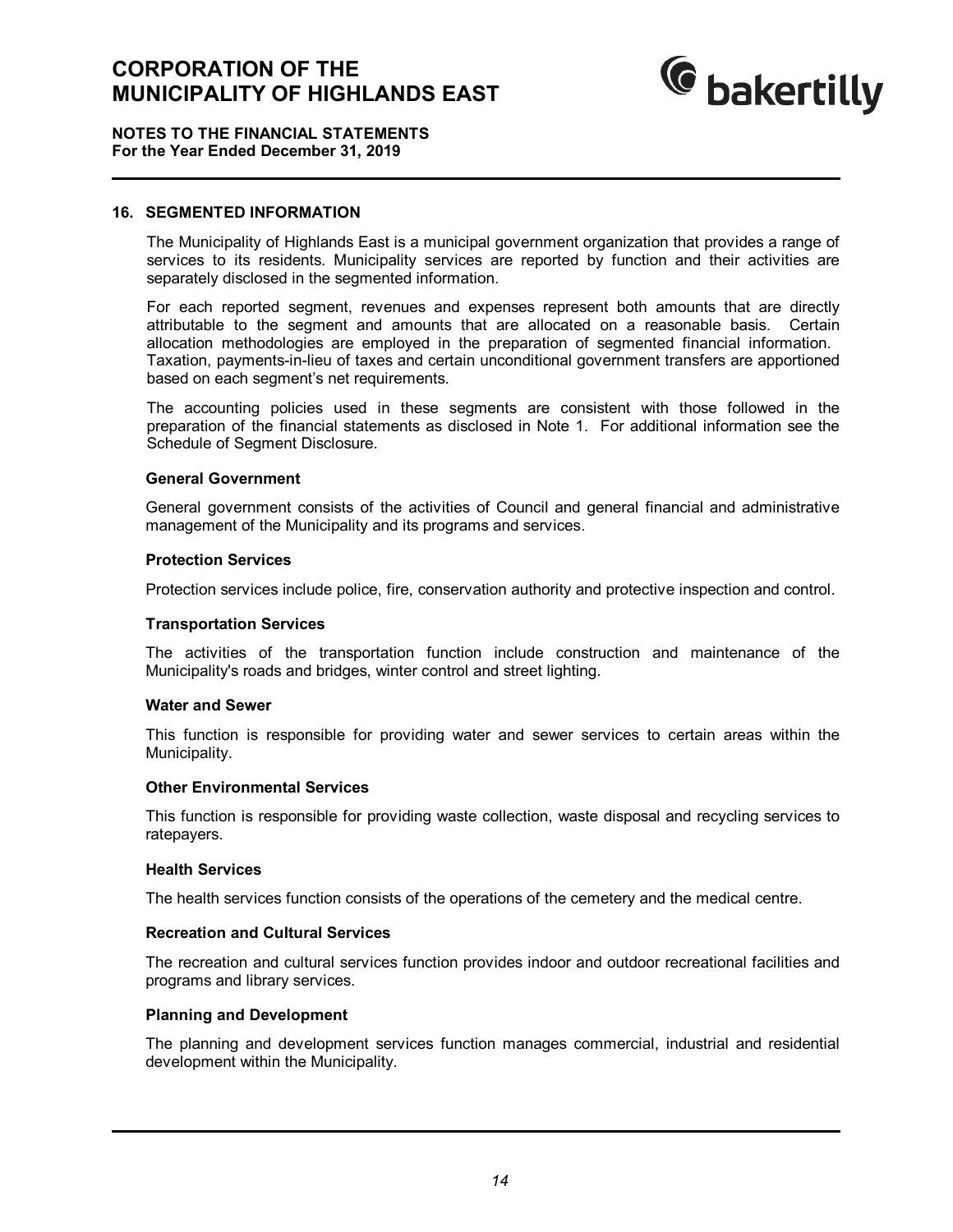

# **SCHEDULE OF TANGIBLE CAPITAL ASSETS**

**For the Year Ended December 31, 2019**

|                                                            |            | General                    |                          |                           | Infrastructure              |                          |                                    |              |
|------------------------------------------------------------|------------|----------------------------|--------------------------|---------------------------|-----------------------------|--------------------------|------------------------------------|--------------|
|                                                            | Land<br>\$ | Land<br>Improvements<br>\$ | <b>Buildings</b>         | Vehicles and<br>Equipment | Roads and<br><b>Bridges</b> | Water and<br>Sewer<br>\$ | Assets Under<br>Construction<br>\$ | Totals<br>\$ |
| <b>COST</b>                                                |            |                            |                          |                           |                             |                          |                                    |              |
| Balance, beginning of year                                 | 927,065    | 701,317                    | 4,891,177                | 5,994,831                 | 6,364,838                   | 3,585,942                | 668,347                            | 23, 133, 517 |
| Add: additions during the year                             |            | 55,373                     | $\overline{\phantom{a}}$ | 605,750                   | 1,961,490                   | 20,759                   | 158,235                            | 2,801,607    |
| Less: disposals during the year                            |            |                            | $\blacksquare$           | 22,327                    | 360,260                     |                          |                                    | 382,587      |
| Internal transfers                                         |            | -                          | $\blacksquare$           | 49,404                    | 615,906                     | $\overline{\phantom{a}}$ | (665, 310)                         |              |
| Balance, end of year                                       | 927,065    | 756,690                    | 4,891,177                | 6,627,658                 | 8,581,974                   | 3,606,701                | 161,272                            | 25,552,537   |
| <b>ACCUMULATED AMORTIZATION</b>                            |            |                            |                          |                           |                             |                          |                                    |              |
| Balance, beginning of year                                 | 54,810     | 535,000                    | 2,813,080                | 3,358,215                 | 2,486,084                   | 959,777                  |                                    | 10,206,966   |
| Add: additions during the year                             | 7,090      | 19,445                     | 90,980                   | 469,398                   | 457,257                     | 74,021                   | $\overline{\phantom{a}}$           | 1,118,191    |
| Less: disposals during the year                            |            |                            |                          | 19,916                    | 273,494                     |                          |                                    | 293,410      |
| Balance, end of year                                       | 61,900     | 554,445                    | 2,904,060                | 3,807,697                 | 2,669,847                   | 1,033,798                |                                    | 11,031,747   |
| <b>NET BOOK VALUE OF TANGIBLE</b><br><b>CAPITAL ASSETS</b> | 865,165    | 202,245                    | 1,987,117                | 2,819,961                 | 5,912,127                   | 2,572,903                | 161,272                            | 14,520,790   |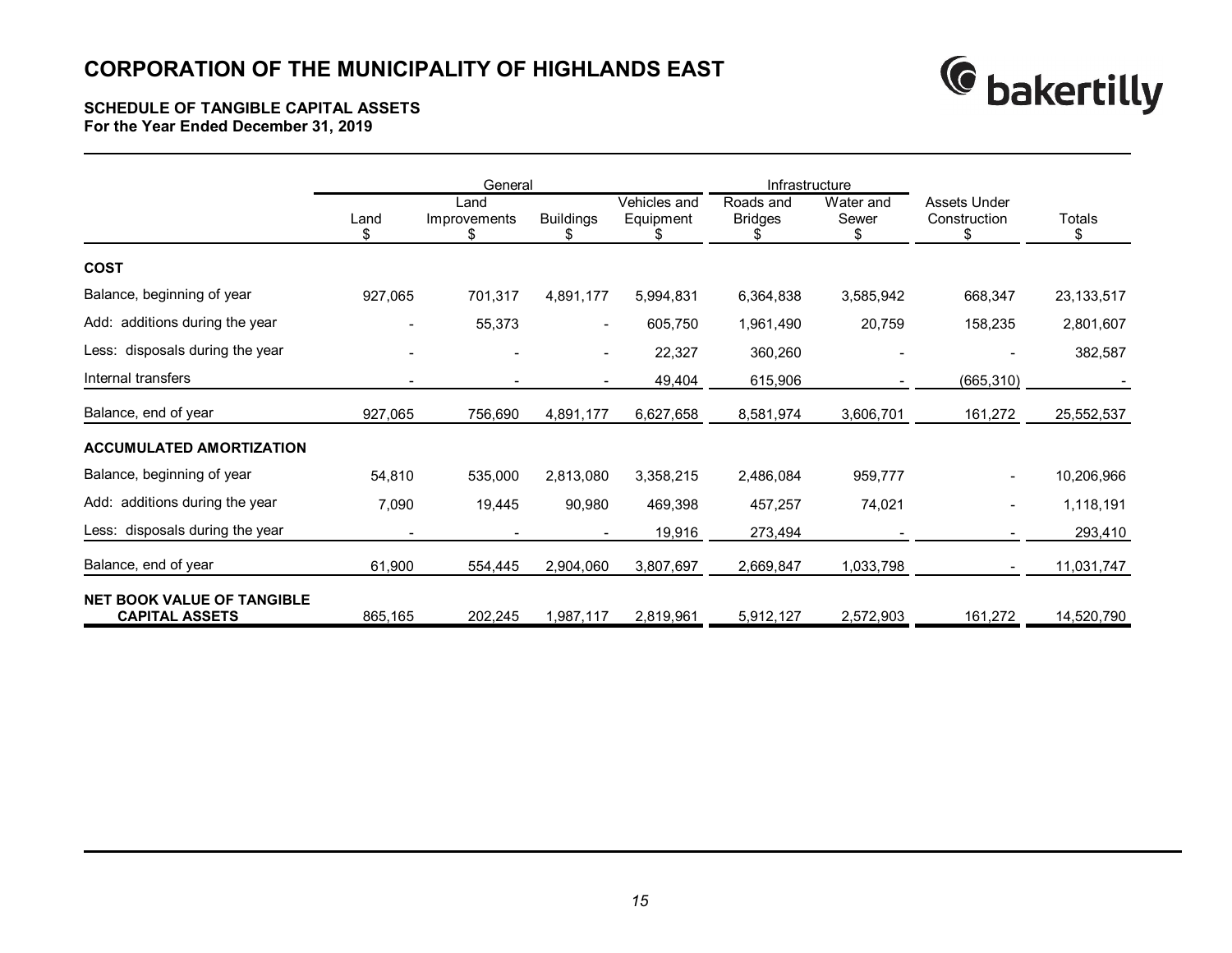

#### **SCHEDULE OF SEGMENT DISCLOSURE For the Year Ended December 31, 2019**

|                                                               | General<br>Government<br>\$ | Protection<br>Services<br>\$ | Transportation<br><b>Services</b><br>\$ | Water and<br>Sewer<br>\$ | Other<br>Environmental<br>Services<br>\$ | Health<br>Services<br>\$ | Recreation and<br>Cultural<br>Services<br>\$ | Planning and<br>Development<br>\$ | Change in<br>landfill closure<br>and post-<br>closure liability Consolidated<br>\$ | \$         |
|---------------------------------------------------------------|-----------------------------|------------------------------|-----------------------------------------|--------------------------|------------------------------------------|--------------------------|----------------------------------------------|-----------------------------------|------------------------------------------------------------------------------------|------------|
| <b>Revenues</b>                                               |                             |                              |                                         |                          |                                          |                          |                                              |                                   |                                                                                    |            |
| Property taxation                                             | 322,114                     | 1,446,001                    | 2,486,563                               | $\blacksquare$           | 656,410                                  | 70,196                   | 955,479                                      | 143,581                           | $\blacksquare$                                                                     | 6,080,344  |
| User charges                                                  | 16,785                      | 133,163                      | 46,381                                  | 316,859                  | 298,453                                  | 20,467                   | 42,294                                       | 23,777                            |                                                                                    | 898,179    |
| Government transfers - operating                              | 1,473,896                   | 1,041,897                    |                                         |                          |                                          |                          | 38,055                                       |                                   | $\overline{\phantom{a}}$                                                           | 2,553,848  |
| Government transfers - capital                                | $\overline{\phantom{a}}$    |                              | 100.000                                 | 11,472                   |                                          |                          | 2,800                                        |                                   | $\blacksquare$                                                                     | 114,272    |
| Other municipalities                                          |                             | 67,784                       | 103,606                                 |                          |                                          |                          |                                              |                                   | $\blacksquare$                                                                     | 171,390    |
| Penalties and interest on taxes                               | 123,905                     |                              |                                         |                          |                                          |                          |                                              |                                   | $\blacksquare$                                                                     | 123,905    |
| Investment income                                             | 83,067                      |                              |                                         |                          |                                          |                          |                                              |                                   | $\blacksquare$                                                                     | 83,067     |
| Donations                                                     | 500                         | 250                          |                                         |                          |                                          |                          |                                              |                                   | $\blacksquare$                                                                     | 750        |
| Donated tangible capital assets                               |                             |                              |                                         |                          |                                          |                          | 23,048                                       |                                   | $\overline{a}$                                                                     | 23,048     |
| Federal gas tax earned<br>Gain/(loss) on disposal of tangible |                             | $\overline{\phantom{0}}$     | 206,825                                 |                          |                                          |                          |                                              |                                   | $\overline{\phantom{a}}$                                                           | 206,825    |
| capital assets                                                |                             | 3,089                        | (86, 766)                               |                          |                                          |                          |                                              |                                   | $\overline{a}$                                                                     | (83, 677)  |
| Other                                                         | 155,420                     |                              |                                         |                          |                                          | 62,500                   |                                              |                                   |                                                                                    | 217,920    |
| <b>Total revenues</b>                                         | 2,175,687                   | 2,692,184                    | 2,856,609                               | 328,331                  | 954,863                                  | 153,163                  | 1,061,676                                    | 167,358                           | $\overline{\phantom{a}}$                                                           | 10,389,871 |
| <b>Expenses</b>                                               |                             |                              |                                         |                          |                                          |                          |                                              |                                   |                                                                                    |            |
| Salaries and benefits                                         | 662,882                     | 534,181                      | 234,228                                 | 178,585                  | 393,146                                  | 13,720                   | 351,622                                      | 82,557                            | $\blacksquare$                                                                     | 2,450,921  |
| <b>Materials</b>                                              | 321,485                     | 346,392                      | 1,539,613                               | 229,661                  | 366,452                                  | 19,000                   | 361,709                                      | 14,663                            | $\overline{\phantom{a}}$                                                           | 3,198,975  |
| Contracted services                                           | 35,835                      | 1,237,186                    | 43,230                                  | 10,867                   | 141,410                                  | 9,325                    | 420                                          | 38,846                            | 460,000                                                                            | 1,977,119  |
| Rents and financial                                           | 23,656                      |                              |                                         |                          |                                          | 2,566                    | 1,481                                        |                                   | $\overline{\phantom{a}}$                                                           | 27,703     |
| <b>External transfers</b>                                     | 19,840                      | 57,290                       |                                         |                          |                                          |                          |                                              |                                   |                                                                                    | 77,130     |
| Amortization                                                  | 3,535                       | 171,055                      | 691,656                                 | 103,773                  | 36,965                                   | 1,170                    | 110,037                                      |                                   |                                                                                    | 1,118,191  |
| <b>Total expenses</b>                                         | 1,067,233                   | 2,346,104                    | 2,508,727                               | 522,886                  | 937,973                                  | 45,781                   | 825,269                                      | 136,066                           | 460,000                                                                            | 8,850,039  |
| Net surplus/(deficit)                                         | 1,108,454                   | 346,080                      | 347,882                                 | (194, 555)               | 16,890                                   | 107,382                  | 236,407                                      | 31,292                            | (460,000)                                                                          | 1,539,832  |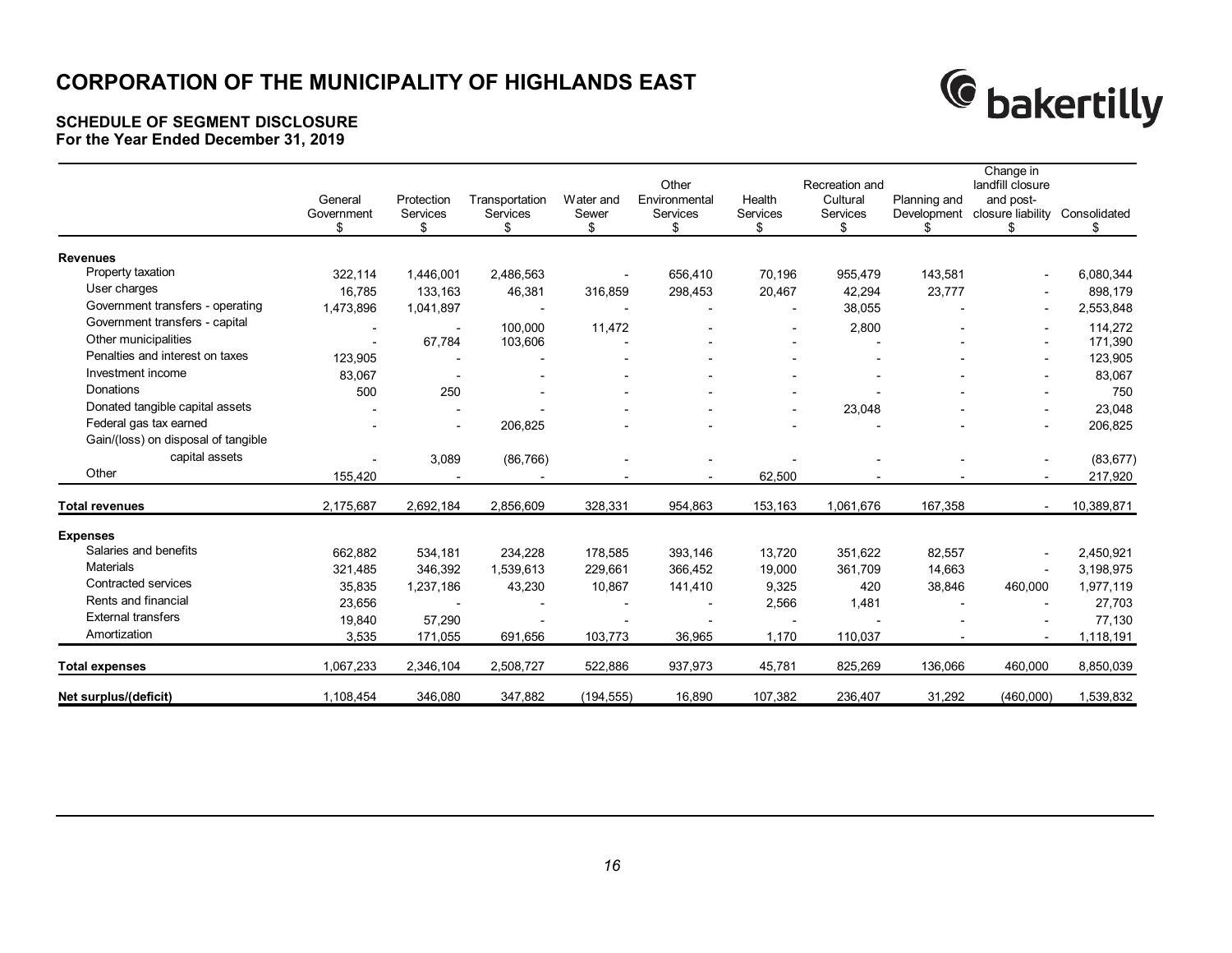

# **SCHEDULE OF SEGMENT DISCLOSURE**

**For the Year Ended December 31, 2018**

|                                     | General<br>Government<br>\$ | Protection<br>Services<br>\$ | Transportation<br><b>Services</b><br>\$ | Water and<br>Sewer<br>\$ | Other<br>Environmental<br>Services<br>S | Health<br>Services<br>\$ | Recreation and<br>Cultural<br>Services<br>\$ | Planning and<br>\$. | Change in<br>landfill closure<br>and post-<br>Development closure liability Consolidated<br>\$. | \$        |
|-------------------------------------|-----------------------------|------------------------------|-----------------------------------------|--------------------------|-----------------------------------------|--------------------------|----------------------------------------------|---------------------|-------------------------------------------------------------------------------------------------|-----------|
|                                     |                             |                              |                                         |                          |                                         |                          |                                              |                     |                                                                                                 |           |
| <b>Revenues</b>                     |                             |                              |                                         |                          |                                         |                          |                                              |                     |                                                                                                 |           |
| Property taxation                   | 79,279                      | 1,601,836                    | 2,363,044                               | $\blacksquare$           | 550,714                                 | 89.846                   | 817.898                                      | 152,891             | $\overline{\phantom{a}}$                                                                        | 5,655,508 |
| User charges                        | 17,766                      | 213,773                      | 42,248                                  | 305,504                  | 234,815                                 | 16,507                   | 31,911                                       | 31,664              |                                                                                                 | 894,188   |
| Government transfers - operating    | 1,196,060                   | 720,810                      |                                         |                          |                                         |                          | 96                                           |                     | $\overline{\phantom{a}}$                                                                        | 1,916,966 |
| Government transfers - capital      |                             |                              |                                         | 75,000                   |                                         |                          | 32,570                                       |                     | $\blacksquare$                                                                                  | 107,570   |
| Other municipalities                |                             | 82,030                       | 70,684                                  |                          |                                         |                          |                                              |                     | $\blacksquare$                                                                                  | 152,714   |
| Penalties and interest on taxes     | 111,849                     |                              |                                         |                          |                                         |                          |                                              |                     | $\overline{\phantom{a}}$                                                                        | 111,849   |
| Investment income                   | 52,386                      |                              |                                         |                          |                                         |                          |                                              |                     | $\blacksquare$                                                                                  | 52,386    |
| Donations                           | 750                         |                              |                                         |                          |                                         |                          |                                              |                     | $\overline{a}$                                                                                  | 750       |
| Federal gas tax earned              |                             |                              | 103,484                                 |                          |                                         |                          |                                              |                     | $\overline{\phantom{a}}$                                                                        | 103,484   |
| Gain/(loss) on disposal of tangible |                             |                              |                                         |                          |                                         |                          |                                              |                     |                                                                                                 |           |
| capital assets                      |                             | 700                          | (18,003)                                |                          |                                         |                          | 501                                          | (3)                 | $\overline{a}$                                                                                  | (16, 805) |
| Other                               | 1.380                       |                              |                                         |                          |                                         |                          |                                              | $\blacksquare$      |                                                                                                 | 1,380     |
| <b>Total revenues</b>               | 1,459,470                   | 2,619,149                    | 2,561,457                               | 380,504                  | 785,529                                 | 106,353                  | 882,976                                      | 184,552             | $\blacksquare$                                                                                  | 8,979,990 |
| <b>Expenses</b>                     |                             |                              |                                         |                          |                                         |                          |                                              |                     |                                                                                                 |           |
| Salaries and benefits               | 602,974                     | 494,762                      | 198,755                                 | 171,949                  | 363,464                                 | 28,620                   | 372,458                                      | 64,735              | $\blacksquare$                                                                                  | 2,297,717 |
| <b>Materials</b>                    | 214,794                     | 354,387                      | 1,662,667                               | 256,148                  | 288,314                                 | 46,664                   | 414,317                                      | 5,437               | $\blacksquare$                                                                                  | 3,242,728 |
| Contracted services                 | 41,299                      | 1,263,635                    | 40,493                                  | 13,086                   | 130,167                                 | 5,625                    | 2,250                                        | 43,827              | 313,000                                                                                         | 1,853,382 |
| Rents and financial                 | 10,322                      |                              |                                         |                          |                                         | 9,433                    | 3,915                                        |                     | $\blacksquare$                                                                                  | 23,670    |
| <b>External transfers</b>           | 13,500                      | 64,987                       |                                         |                          |                                         |                          |                                              |                     | $\blacksquare$                                                                                  | 78,487    |
| Amortization                        | 4.020                       | 120,055                      | 569,724                                 | 104,212                  | 33,255                                  | 1.170                    | 104,547                                      |                     |                                                                                                 | 936,983   |
| <b>Total expenses</b>               | 886,909                     | 2,297,826                    | 2,471,639                               | 545,395                  | 815,200                                 | 91,512                   | 897,487                                      | 113,999             | 313,000                                                                                         | 8,432,967 |
| Net surplus/(deficit)               | 572,561                     | 321,323                      | 89,818                                  | (164, 891)               | (29, 671)                               | 14,841                   | (14, 511)                                    | 70,553              | (313,000)                                                                                       | 547,023   |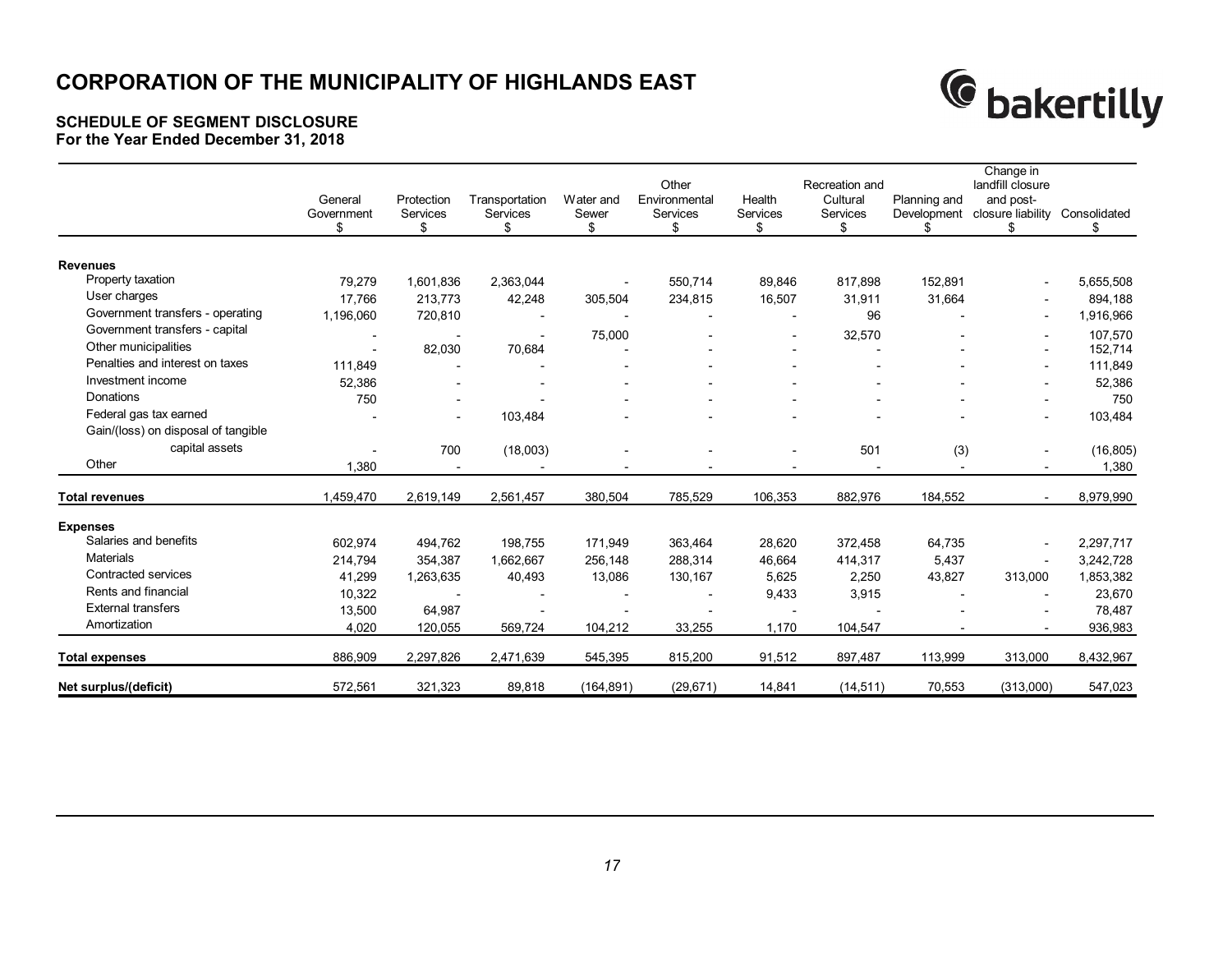

## **Baker Tilly KDN LLP**

272 Charlotte St. Peterborough, ON Canada K9J 2V4

**T: (705) 742-3418 F: (705) 742-9775**

**www.bakertilly.ca**

### **INDEPENDENT AUDITOR'S REPORT**

#### **To the Members of Council, Inhabitants and Ratepayers of the Corporation of the Municipality of Highlands East**

#### *Opinion*

We have audited the financial statements of the Trust Funds of the Corporation of the Municipality of Highlands East (the Trust Funds), which comprise the statement of financial position as at December 31, 2019, the statement of continuity for the year then ended, and notes to the financial statements, including a summary of significant accounting policies.

In our opinion, the accompanying financial statements present fairly, in all material respects, the financial position of the Trust Funds as at December 31, 2019, and the continuity of the Trust Funds for the year then ended in accordance with Canadian Public Sector Accounting Standards.

#### *Basis for Opinion*

We conducted our audit in accordance with Canadian generally accepted auditing standards. Our responsibilities under those standards are further described in the Auditor's Responsibilities for the Audit of the Financial Statements section of our report. We are independent of the Trust Funds in accordance with the ethical requirements that are relevant to our audit of the financial statements in Canada, and we have fulfilled our other ethical responsibilities in accordance with these requirements. We believe that the audit evidence we have obtained is sufficient and appropriate to provide a basis for our opinion.

### *Responsibilities of Management and Those Charged with Governance for the Financial Statements*

Management is responsible for the preparation and fair presentation of the financial statements in accordance with Canadian Public Sector Accounting Standards, and for such internal control as management determines is necessary to enable the preparation of financial statements that are free from material misstatement, whether due to fraud or error.

In preparing the financial statements, management is responsible for assessing the Trust Funds' ability to continue as a going concern, disclosing, as applicable, matters related to going concern and using the going concern basis of accounting unless management either intends to liquidate the Trust Funds or to cease operations, or has no realistic alternative but to do so.

Those charged with governance are responsible for overseeing the Trust Funds' financial reporting process.

#### ASSURANCE · TAX · ADVISORY

Baker Tilly KDN LLP is a member of Baker Tilly Canada Cooperative, which is a member of the global network of Baker Tilly International Limited. All members of Baker Tilly Canada Cooperative and Baker Tilly International Limited are separate and independent legal entities.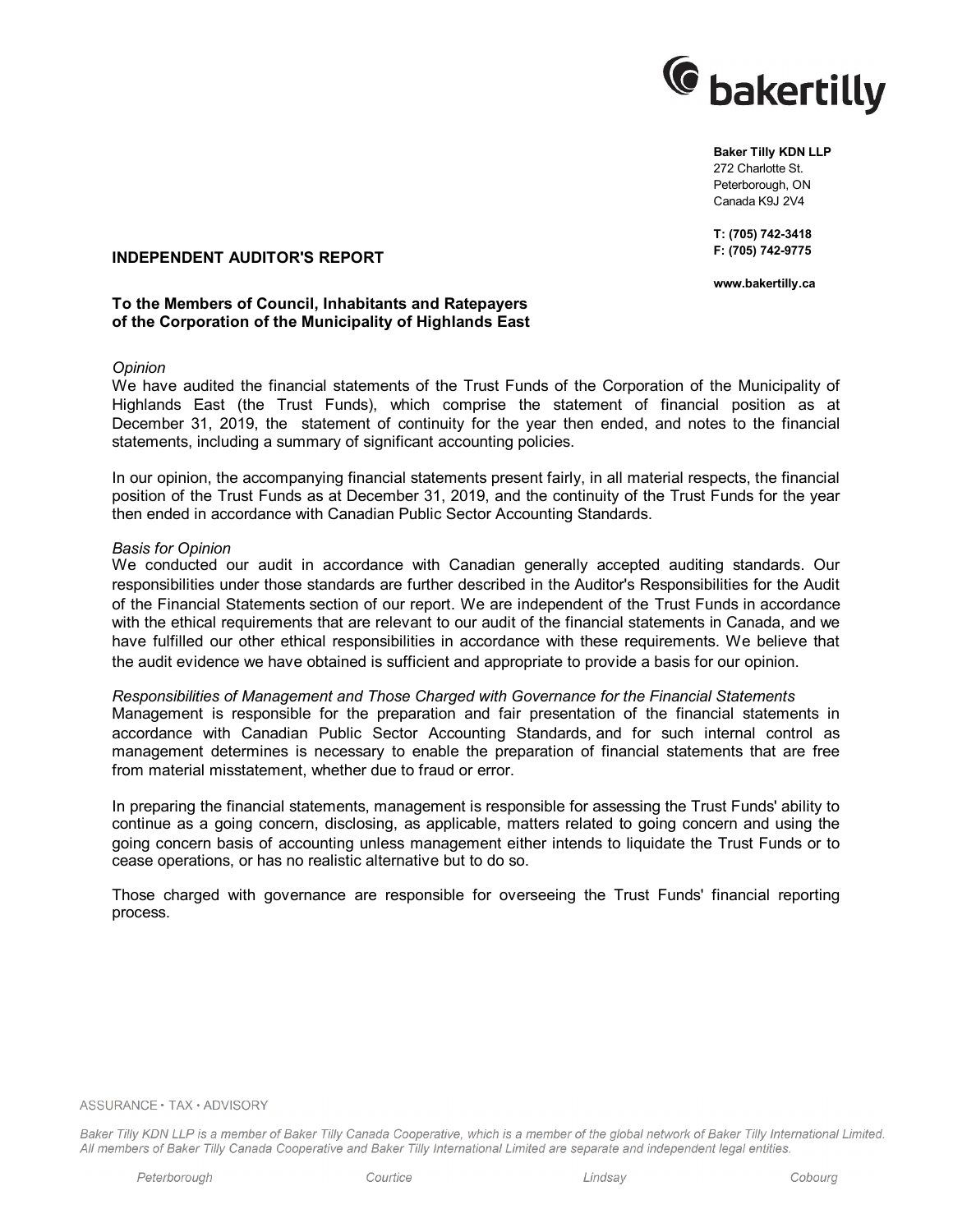

#### *Auditor's Responsibilities for the Audit of the Financial Statements*

Our objectives are to obtain reasonable assurance about whether the financial statements as a whole are free from material misstatement, whether due to fraud or error, and to issue an auditor's report that includes our opinion. Reasonable assurance is a high level of assurance, but is not a guarantee that an audit conducted in accordance with Canadian generally accepted auditing standards will always detect a material misstatement when it exists. Misstatements can arise from fraud or error and are considered material if, individually or in the aggregate, they could reasonably be expected to influence the economic decisions of users taken on the basis of these financial statements.

As part of an audit in accordance with Canadian generally accepted auditing standards, we exercise professional judgment and maintain professional skepticism throughout the audit. We also:

- Identify and assess the risks of material misstatement of the financial statements, whether due to fraud or error, design and perform audit procedures responsive to those risks, and obtain audit evidence that is sufficient and appropriate to provide a basis for our opinion. The risk of not detecting a material misstatement resulting from fraud is higher than for one resulting from error, as fraud may involve collusion, forgery, intentional omissions, misrepresentations, or the override of internal control.
- Obtain an understanding of internal control relevant to the audit in order to design audit procedures that are appropriate in the circumstances, but not for the purpose of expressing an opinion on the effectiveness of the Trust Funds' internal control.
- Evaluate the appropriateness of accounting policies used and the reasonableness of accounting estimates and related disclosures made by management.
- Conclude on the appropriateness of management's use of the going concern basis of accounting and, based on the audit evidence obtained, whether a material uncertainty exists related to events or conditions that may cast significant doubt on the Trust Funds' ability to continue as a going concern. If we conclude that a material uncertainty exists, we are required to draw attention in our auditor's report to the related disclosures in the financial statements or, if such disclosures are inadequate, to modify our opinion. Our conclusions are based on the audit evidence obtained up to the date of our auditor's report. However, future events or conditions may cause the Trust Funds to cease to continue as a going concern.
- Evaluate the overall presentation, structure and content of the financial statements, including the disclosures, and whether the financial statements represent the underlying transactions and events in a manner that achieves fair presentation.

We communicate with those charged with governance regarding, among other matters, the planned scope and timing of the audit and significant audit findings, including any significant deficiencies in internal control that we identify during our audit.

# *Baker Tilly KDN LLP*

Chartered Professional Accountants Licensed Public Accountants

Peterborough, Ontario July 17, 2020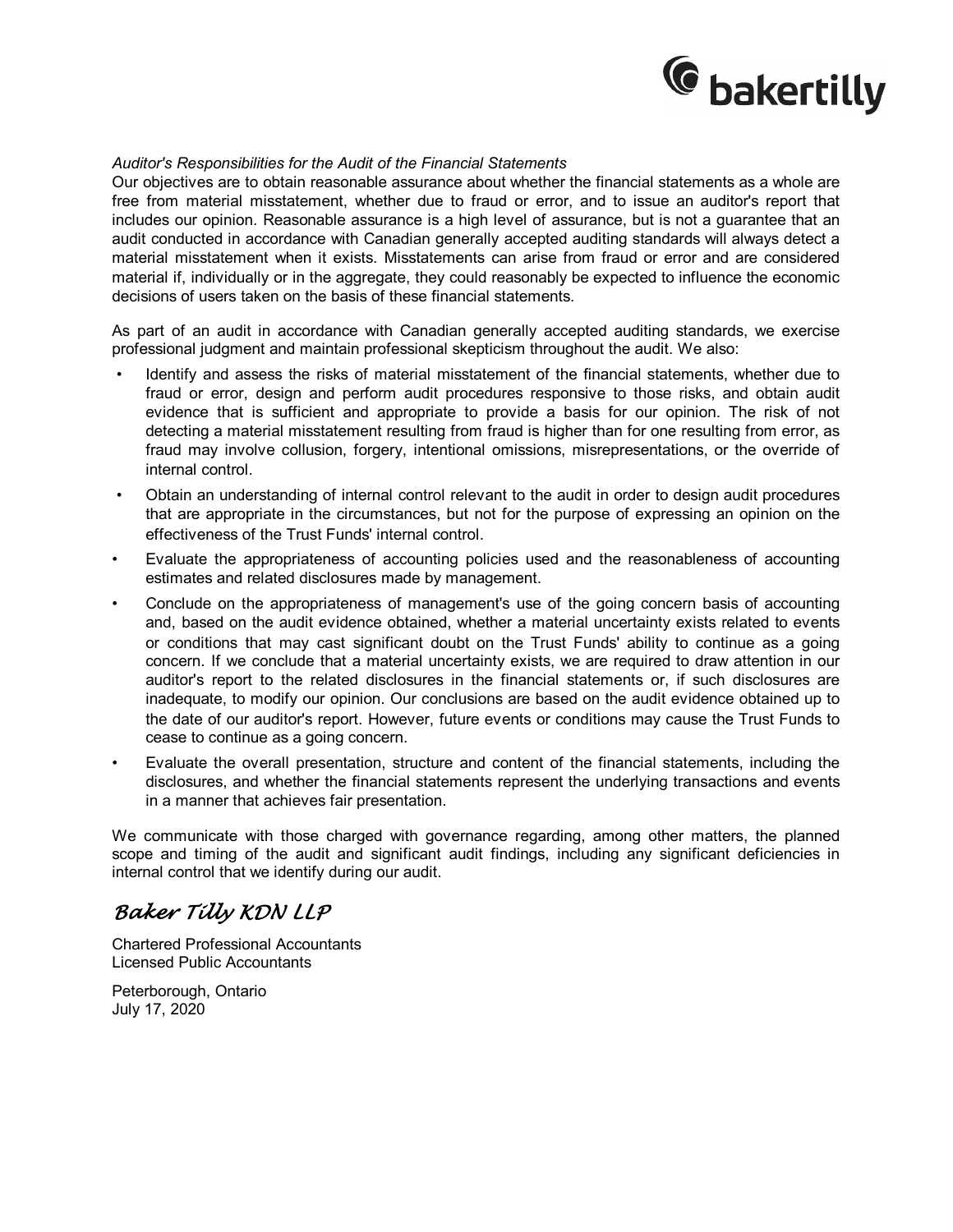

### **TRUST FUNDS STATEMENT OF FINANCIAL POSITION At December 31, 2019**

|                                                |                | Care and      | Ontario |         |               |
|------------------------------------------------|----------------|---------------|---------|---------|---------------|
|                                                | Care and       | Maintenance   | Home    |         |               |
|                                                | Maintenance    | Interment     | Renewal | 2019    | 2018          |
|                                                | <b>Markers</b> | <b>Rights</b> | Program | Total   | Total         |
|                                                | \$             | \$            | \$      | \$      | $\frac{1}{2}$ |
| <b>FINANCIAL ASSETS</b>                        |                |               |         |         |               |
| Investments (note 2)                           | 32,130         | 143,304       |         | 175,434 | 170,514       |
| Loans receivable (note 3)                      |                |               | 10,433  | 10,433  | 10,433        |
| Due from Municipality                          |                |               | 16,234  | 16,234  | 16,234        |
|                                                |                |               |         |         |               |
|                                                | 32,130         | 143,304       | 26,667  | 202,101 | 197,181       |
| <b>LIABILITIES AND FUND</b><br><b>BALANCES</b> |                |               |         |         |               |
| <b>LIABILITIES</b>                             |                |               |         |         |               |
| Due to Municipality                            | 1,659          | 2,004         |         | 3,663   | 2,951         |
| Due to Province                                |                |               | 15,651  | 15,651  | 15,651        |
|                                                |                |               |         |         |               |
|                                                | 1,659          | 2,004         | 15,651  | 19,314  | 18,602        |
|                                                |                |               |         |         |               |
| <b>FUND BALANCES</b>                           | 30,471         | 141,300       | 11,016  | 182,787 | 178,579       |
|                                                | 32,130         | 143,304       | 26,667  | 202,101 | 197,181       |

*The accompanying notes are an integral part of these financial statements*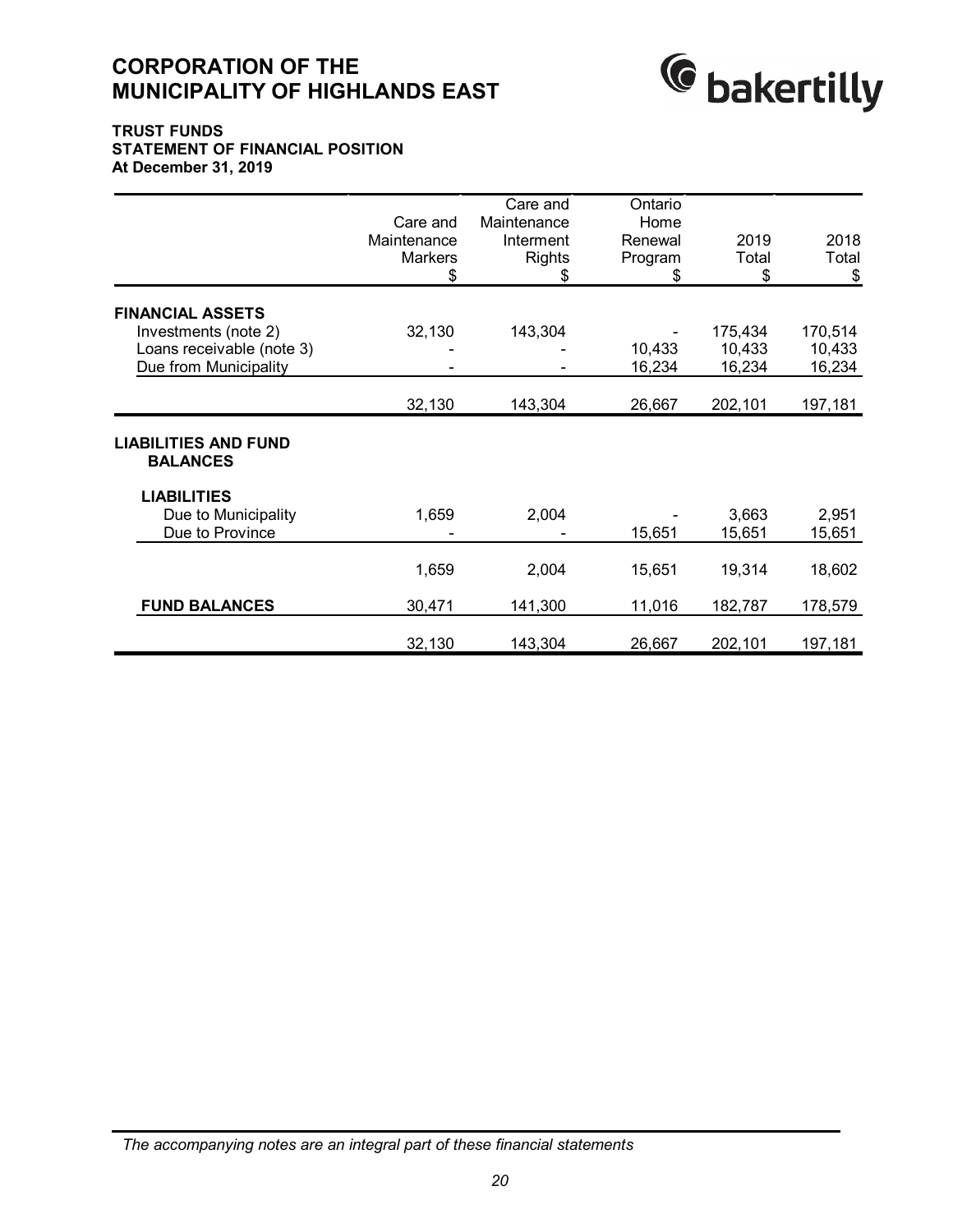

### **TRUST FUNDS STATEMENT OF CONTINUITY For the Year Ended December 31, 2019**

|                                        | Care and<br>Maintenance<br><b>Markers</b> | Care and<br>Maintenance<br>Interment<br><b>Rights</b> | Ontario<br>Home<br>Renewal<br>Program | 2019<br>Total | 2018<br>Total |
|----------------------------------------|-------------------------------------------|-------------------------------------------------------|---------------------------------------|---------------|---------------|
|                                        | \$                                        | \$                                                    | \$                                    | \$            | \$            |
| <b>BALANCES</b> - beginning of<br>year | 29,821                                    | 137,742                                               | 11,016                                | 178,579       | 173,549       |
|                                        |                                           |                                                       |                                       |               |               |
| <b>RECEIPTS</b>                        |                                           |                                                       |                                       |               |               |
| Sale of interment rights               |                                           | 3,558                                                 |                                       | 3,558         | 4,180         |
| Sale of markers                        | 650                                       |                                                       |                                       | 650           | 850           |
| Interest                               | 679                                       | 3,031                                                 |                                       | 3,710         | 1,458         |
|                                        | 1,329                                     | 6,589                                                 |                                       | 7,918         | 6,488         |
| <b>EXPENSES</b>                        |                                           |                                                       |                                       |               |               |
| <b>Transfer to Municipality</b>        | 679                                       | 3,031                                                 |                                       | 3,710         | 1,458         |
| <b>BALANCES - end of year</b>          | 30,471                                    | 141,300                                               | 11,016                                | 182,787       | 178,579       |

*The accompanying notes are an integral part of these financial statements*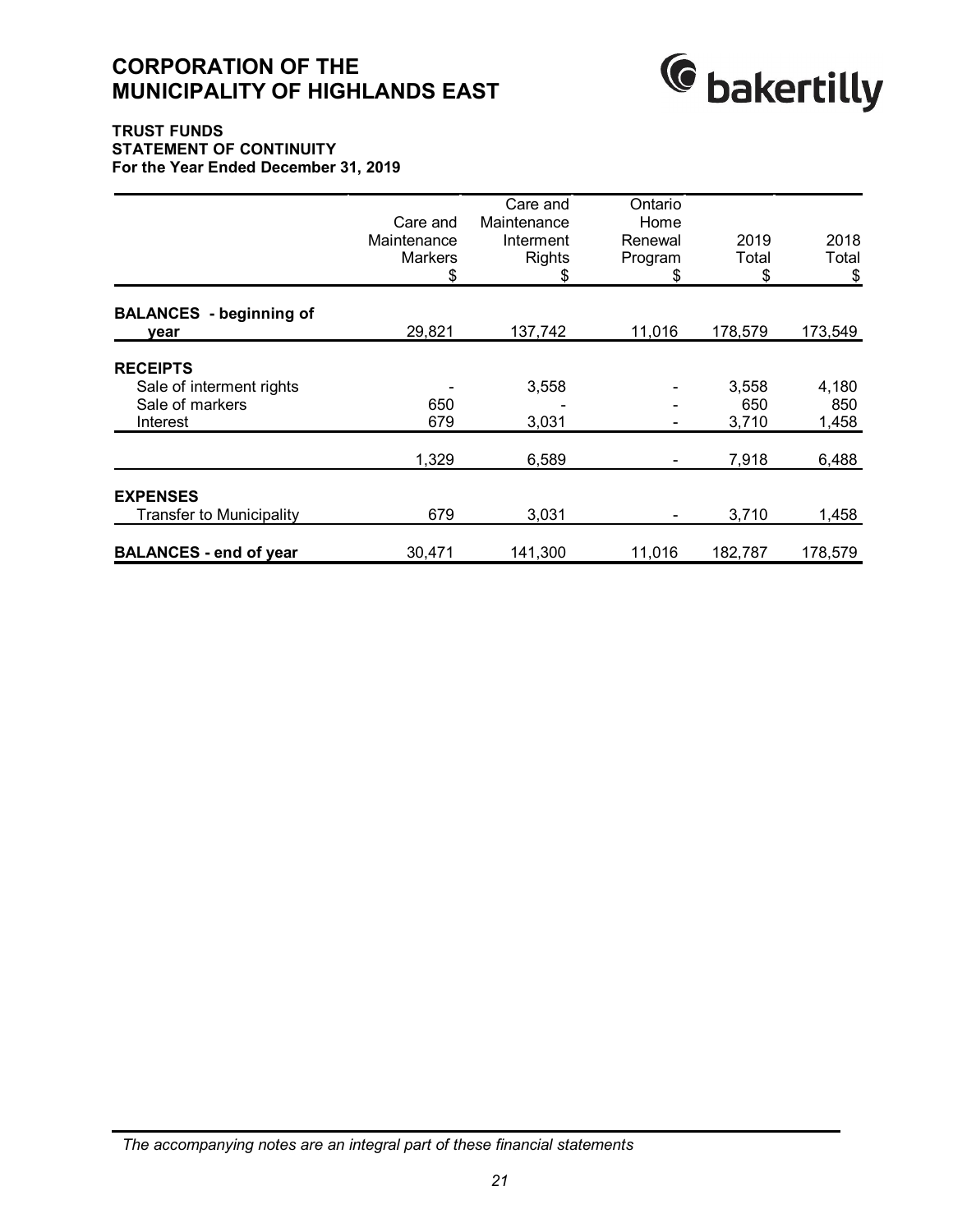

### **TRUST FUNDS NOTES TO THE FINANCIAL STATEMENTS For the Year Ended December 31, 2019**

### **1. SIGNIFICANT ACCOUNTING POLICIES**

These financial statements have been prepared in accordance with the standards in the Chartered Professional Accountants Canada Public Sector Accounting (PSA) Handbook.

#### (a) Basis of Accounting

Revenue and expenses are reported on the accrual basis of accounting which recognizes revenues as they become available and measurable; expenses are recognized as they are incurred and measurable as a result of receipt of goods or services and the creation of a legal obligation to pay.

#### (b) Use of Estimates

The preparation of financial statements in conformity with Canadian generally accepted accounting principles requires management to make estimates and assumptions. These estimates and assumptions affect the reported amounts of assets and liabilities and disclosure of contingent assets and liabilities at the date of the financial statements, and the reported amounts of revenue and expenses during the period and are based on the Municipality's best information and judgment. Actual results could differ from these estimates.

#### **2. INVESTMENTS**

The investments are stated at cost which approximates fair market value. The investments are guaranteed investment certificates earning an annual interest rate of 2.19%, maturing in 2020.

#### **3. ONTARIO HOME RENEWAL PROGRAM LOANS**

The Ontario Home Renewal Program was established by the Ontario Ministry of Housing to provide grants for municipalities to make loans to assist owner occupants to repair, rehabilitate and improve their homes to local property standards. Individual loans are limited to \$7,500 of which the maximum forgivable is \$4,000. Loan forgiveness is earned and recorded at a rate of up to \$600 per year of continued ownership and occupancy. In the event of the sale or lease of the home or in the event of the homeowner ceasing to occupy the home, the balances of the repayable loan and the unearned forgivable loan immediately become due and payable by the homeowner.

Ontario Home Renewal Program loans receivable at December 31, 2019 are comprised of repayable loans of \$10,433 (2018 - \$10,433).

The Province of Ontario cancelled the Ontario Home Renewal Program as of July 16, 1993. As of that date, no new loans are to be issued and surplus funds are to be returned to the Province annually.

### **4. CEMETERY PERPETUAL CARE**

These trust funds represent a portion of the sale of cemetery plots, markers and monument foundations at the various cemeteries under the control of the Municipality. The capital amounts are to be retained intact in perpetuity, with investment income earned on these funds used to maintain the cemeteries.